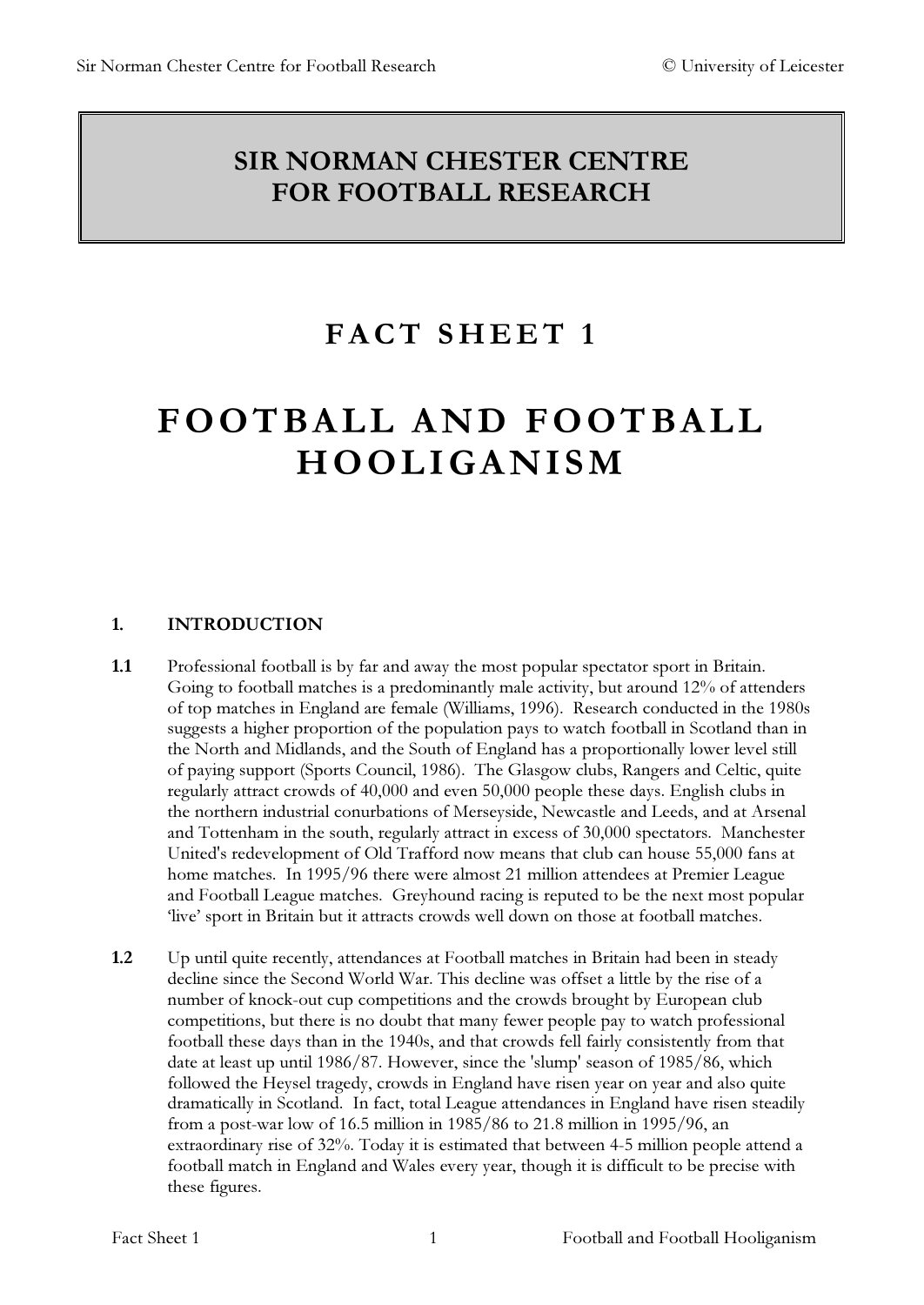- 1.3 There are many reasons why crowds declined at football in England over the 40 years immediately after the Second World War. Social habits changed and there are many more leisure options available today. Households became more 'privatised' and much more entertainment takes place in the home (e.g. through the role of television and video). Local football clubs are not followed these days irrespective of their standing or performances, as used to be more often the case in the past. This, coupled with ease of travel, is one reason why many smaller clubs now have very low attendances. Moreover, until recently the general standards of facilities at some football grounds arguably failed to keep pace with general improvements in social standards and standards of leisure provision elsewhere.
- 1.4 One thing we have not mentioned so far, but which many people point to in order to explain football's relative decline up until the mid-1980s, is football hooliganism. Hooliganism was not popularly identified as a serious social problem in this country until the 1960s - a long time after football's crowds began to fall - so it cannot account on its own for football's declining popularity after the war. But there seems little doubt that increasingly the experience of, and particularly the fear of, hooliganism did deter at least some fans from attending football matches between the mid-1960s and the early 1990s .

#### 2. FOOTBALL HOOLIGANISM

- 2.1 Although football hooliganism only became recognised by government and the media as a serious problem in the 1960s, hooligan behaviour at football has a long history. 'Roughs' were regularly reported as causing trouble at matches in the professional game's early years at the end of the nineteenth century. Some clubs which were sited in particularly tough areas, have long records of spectator disorderliness. In the game's earliest days, local 'derby' matches often provoked the worst problems but, in the absence of visiting fans, home 'roughs' on occasions attacked and stoned referees as well as the visiting players, sometimes chasing them out of town! The press at the time seemed very 'low key' in its reporting of hooligan incidents compared to tabloid coverage of football violence in the 1980s (see, Dunning et al, 1988).
- 2.2 Between the wars, football generally became more 'respectable' and crowd problems diminished but did not disappear. It was not until the early 1960s, however, that the media coverage of football began once more regularly to report hooliganism at matches. Around this time, too, there was a general 'moral panic' (Cohen, 1973) about the behaviour of young people, sparked by rising juvenile crime rates, uncertainty about the future, the emergence of a number of 'threatening' national youth styles like that of the 'teddy boy', and racial tensions symbolised by the Notting Hill disturbances of 1958. In this climate, football became increasingly identified as a venue at which fights and other kinds of disorder regularly occurred. It was around this time, too, that football hooliganism in England began for the first time to take on the more cohesive and organised aspect that is associated with the phenomenon today.
- 2.3 The mid-1960s saw ad hoc match-day alliances being formed between groups of young men drawn largely from local working class housing estates and suburbs. These supporters staked out the goal-end terraces of football grounds as their 'territory' and managed to exclude from them, much more successfully than before, older spectators and rival fans. The development of these 'youth ends' and their role in defending local masculine reputations and territories helped to produce a national network of 'gang'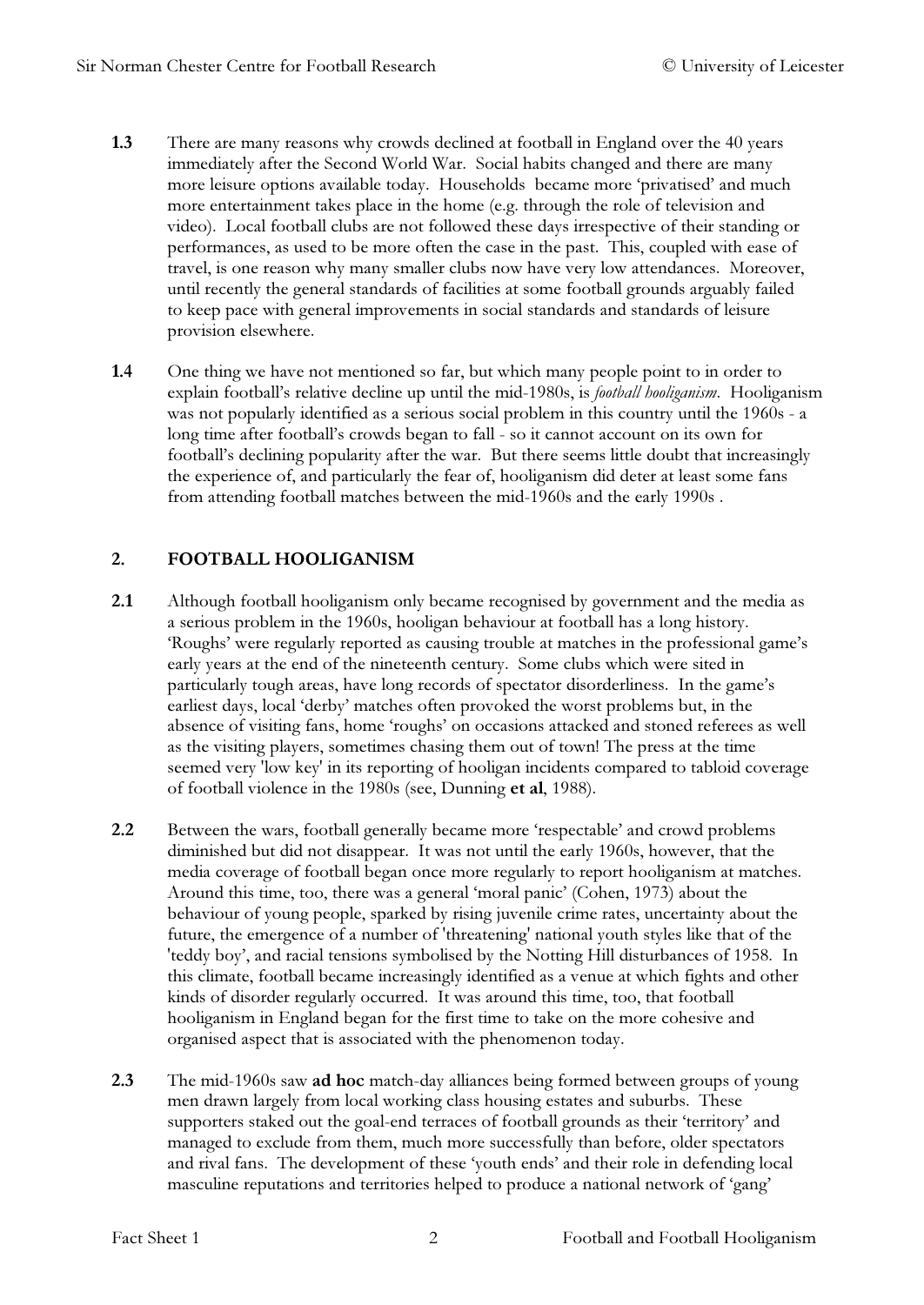rivalries which focused on football. For the young men involved in these groups, their own performance in overcoming or intimidating rival 'firms' began to become more important than the performance of the players they were supposed to have come to watch. By the late-1980s most serious confrontations between rival fans no longer occurred over territories inside grounds.

| Figure 4.           |                 | Arrests at Football Matches 1986/87 - 1998/99 |                 |                 |             |  |  |  |
|---------------------|-----------------|-----------------------------------------------|-----------------|-----------------|-------------|--|--|--|
|                     | <b>Division</b> | <b>Division</b>                               | <b>Division</b> | <b>Division</b> | <b>All</b>  |  |  |  |
|                     | One             | Two                                           | <b>Three</b>    | Four            | <b>Divs</b> |  |  |  |
| 1986/87             | 2,008           | 1,700                                         | 926             | 878             | 5,502       |  |  |  |
| 1987/88             | 2,216           | 2,136                                         | 866             | 929             | 6,147       |  |  |  |
| 1988/89             | 2,389           | 1,747                                         | 1,225           | 824             | 6,185       |  |  |  |
| 1989/90             | 1,857           | 2,203                                         | 1,151           | 734             | 5,945       |  |  |  |
| 1990/91             | 1,747           | 1,710                                         | 411             | 251             | 4,119       |  |  |  |
| 1991/92             | 2,114           | 1,328                                         | 1,020           | 544             | 5,006       |  |  |  |
|                     | Premier         | <b>Division</b>                               | <b>Division</b> | <b>Division</b> | <b>All</b>  |  |  |  |
|                     | League          | One                                           | Two             | <b>Three</b>    | <b>Divs</b> |  |  |  |
| 1992/93             | 1,647           | 1,347                                         | 1,081           | 513             | 4,588       |  |  |  |
| 1993/94             | 1,630           | 1,359                                         | 782             | 456             | 4,227       |  |  |  |
| 1994/95             | 1,723           | 1,227                                         | 674             | 226             | 3,850       |  |  |  |
| 1995/96             | 1,697           | 949                                           | 506             | 289             | 3,441       |  |  |  |
| 1996/97             | 1,759           | 891                                           | 626             | 301             | 3,577       |  |  |  |
| 1997/98             | 1,438           | 1,173                                         | 468             | 228             | 3,307       |  |  |  |
| 1998/99             | 1,534           | 851                                           | 641             | 315             | 3,341       |  |  |  |
| 2000/1              | 1623            | 816                                           | 601             | 351             | 3,391       |  |  |  |
| <b>Source: NCIS</b> |                 |                                               |                 |                 |             |  |  |  |

Instead, rival groups sometimes tried to meet outside, before or, more usually, after matches. By 1991/92, around 5000 arrests were being made at all League Football matches, an average of 2.4 per match. There has been a long term decline in hooliganism since the mid-1980s (See Figure 4). However, concern was reignited in 2002 by incidents involving fans in and around football stadia, especially in terms of missile throwing and supporter intrusions onto the field. It isn't clear yet to what extent these recent incidents suggest a 'revival' of hooliganism or a more temporary panic.

2.4 As far as most football fans at top matches are concerned, hooliganism no longer seems to be a terribly serious problem. In 2000, 19% of all FA Premier League fans reported they had witnessed hooliganism or missile throwing at matches in the 1999/2000 season. When asked which are the serious problems facing the game today FA Premier League fans pointed to ticket prices, 'big business' and kick-off times. Only 28% highlighted hooliganism. Also, in 2001 only 7% of all FA Premier League club supporters thought hooliganism was actually *increasing* as a problem at football. In the Football League, holliganism seems to be a problem around a relatively small number of clubs and specific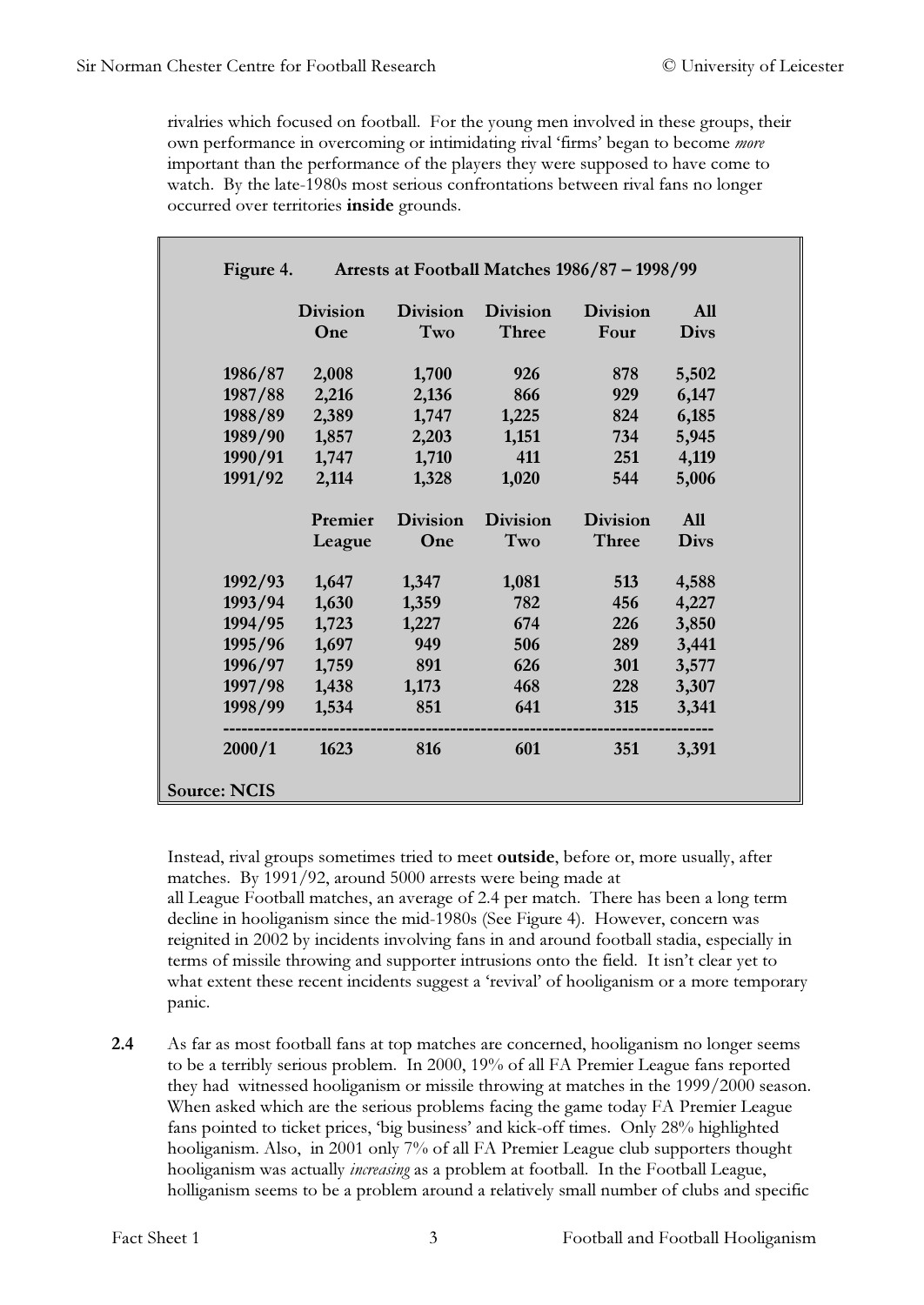matches. However, the NCIS annual list of football incidents seems more likely these days to involve rivals from noted Football League clubs than supporters of the larger FA Premier League outfits.

### 3. DO ONLY THE ENGLISH PRODUCE HOOLIGANS?

- 3.1 Far from it. In the early 1960s, the English wanted to pull out of European club competition because of their fears about foreign supporters and players. By the 1980s, it was often said that the English exported their hooliganism more readily than other countries; but countries such as Holland, West Germany, Italy, Hungary and France all have their own named hooligan groups and some even copy the chants and styles of the English. In the book Hooligans Abroad (Williams et al, 1989), some hooligan incidents involving foreign fans are listed. Serious incidents at football matches have occurred in many South American countries as well as in countries such as China and in a number of African states. More recently, in April 2000 two Leeds United fans were murdered in Istanbul following incidents involving visiting supporters and locals. Later that year Arsenal fans and Galatasary fans clashed at the UEFA Cup final in Copenhagen
- 3.2 Back in 1985 English fans were banned for five years from European club competitions because of the behaviour of fans following Liverpool before the European Cup Final at the Heysel Stadium in Brussels. A 'charge' by Liverpool fans caused panic among rival Juventus fans leading to a wall collapse and the death of 39, mainly Italian, fans.
- 3.3 In 1990, English club sides were re-admitted to European club competitions and there have been very few serious crowd disorder problems resulting. The hooliganism problem in Germany seems especially acute at the moment given the strains of re-unification and the alleged involvement of neo-fascist groups in football disorder in that country. There have also been serious spectator problems recently in Holland and Italy. However, problems involving fans of the England national team at the European Championships in Sweden in 1992 suggested that disorder involving England fans abroad had not yet disappeared (see, also, Davies, 1990; Buford, 1991).
- 3.4 Although other countries have hooligans, arguably there are at least three features which seem to set England apart from other countries with football hooliganism problems. Firstly, the English, as we have said, have a long *history* of football spectator disorders, going back right to the early days of the professional sport in England in the nineteenth century. Then, referees were often the targets for attack, but football fights between rival 'gangs' using weapons, including bottles and even knives were not uncommon even into the 1920s and 1930s in England and in Scotland. During one match in Birmingham in 1920 it was reported that "bottles were flying around like hailstones" on the terraces and that men in the crowd used "half-pint stout bottles" instead of clubs to fight (Dunning et al, 1988, p111). Other reports of the time have London fans "involved in street fights using iron bars and knives" (Dunning et al, loc cit). By way of contrast, football hooliganism elsewhere in Europe tends to be described largely as a post-war phenomenon and in some countries - notably Holland - the rise of domestic hooliganism on the continent in the 1970s is often explicitly connected to the visits of violent English fans, just as the English media, were concerned in the 1960s that we might 'learn' or be 'infected by' hooliganism from the Latinos in Italy and South America.
- **3.5** Secondly, the English seem to have *exported* hooliganism much more readily than other countries. While English fans were routinely causing problems on the continent in the 1970s and 1980s, for example, there were no serious instances at all of foreign fan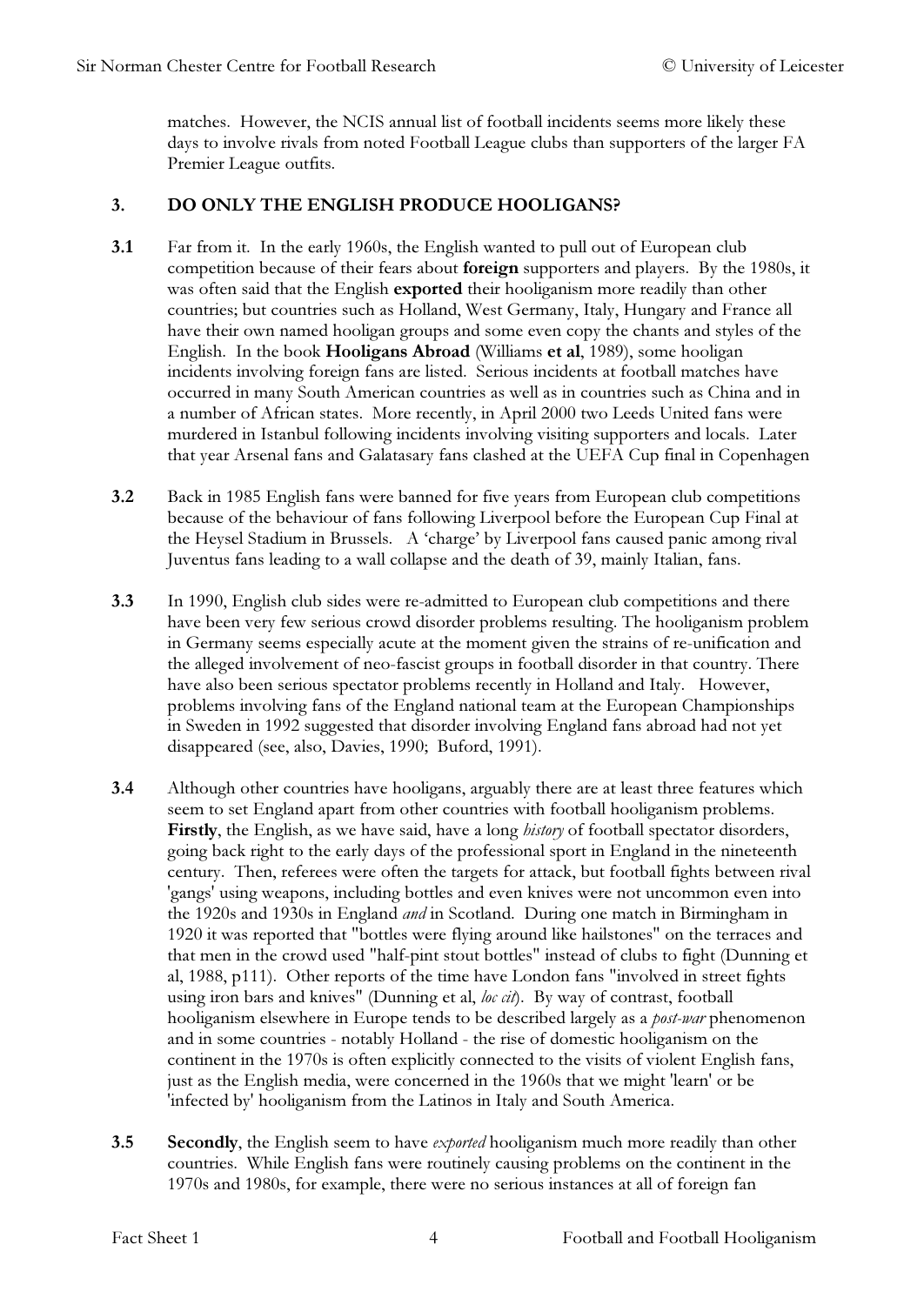hooliganism during their own regular visits to England during that time. In fact, in that period there were relatively few instances of serious inter-country hooliganism which did not involve the English either as perpetrators or victims. Things have changed a little in the 1990s, but beyond the historic rivalry between the Germans and the Dutch it is still quite difficult to trace regular incidents of serious hooliganism by non-English fans *outside* of their own country.

- 3.6 Thirdly, while many countries have had domestic hooligan problems intense conflict between supporters of rival *clubs* - these have not typically been translated into hooligan support for their respective *national* teams. Ultra fans - the most committed and organised fan groups, which also contain some hooligans - from countries such as Holland, France, Italy and Spain, for example, seem to be totally committed to their clubs and much less interested in attaching their support to following their national team. Where, for example, where the continental 'Ultras' at Euro '96? By way of contrast, in England, if anything, the most serious hooligan problems in the 1980s and 1990s were connected, not to support for particular clubs but to support for the national team.
- **3.7** Why should the following for the England team in the 1980s and early 1990s sometimes be even *worse* in its behaviour than the worst *club* hooligans in England? Well, for one thing, the exploits of the England football team seemed to be increasingly read by the popular press in Britain as a metaphor for England itself. In this sort of discourse, as Britain declined economically, shed its empire and faced up to the new world order, the British national press spoke as if a still 'great' nation was also being betrayed by its bungling and unsuccessful footballers (Wagg, 1991). Followers of the England national football team seemed especially unwilling to accept the country's new international positioning - beaten by 'minor' footballing nations; economically outstripped by emerging nations and defeated war enemies - especially when the rhetoric of the British Government in the 1980s revived images of empire and famous triumphs in war. Hooliganism 'for' England abroad was then, in part, about defensive patriotism in the face of wider national decline. During the conflict in the Falkland Islands in 1982, English football fans in Spain for football's World Cup Finals, and for some less lethal fighting, carried banners proclaiming themselves to be 'Soccer's Task Force'. Scottish fans at the Finals seemed to have a different struggle in mind: their most famous banner, seen before the clash with Russia, read 'Alcoholism v Communism' (Williams, et al 1989). In fact, the more violent English fans behaved abroad the more determined the Scots seemed to be to manage and promote their own international football image as a friendly, 'Tartan Army' exploring the 'carnivalesque' aspects of football supporting styles. Such distinctions clearly drew, too, on the increasingly radical politicisation of Scottish popular culture in the 1980s and the rise of 'radical' nationalist and devolutionist political cultures in Scotland (Giulianotti, 1991).

#### 4. WHO ARE THE HOOLIGANS AND WHY DO THEY DO IT?

4.1 Most of the evidence on hooligan offenders suggests that they are generally in their late teens or their 20s (though some 'leaders' are older), that they are mainly in manual or lower clerical occupations or, to a lesser extent, are unemployed or working in the 'grey' economy, and that they come mainly from working class backgrounds. (See Dunning et al 1988; and for a critique, Armstrong and Harris, 1991) Unsurprisingly, London hooligans probably tend to be more affluent than their northern counterparts, and it is certainly 'stylish' and 'macho' in these football circles to show that you have the capacity to spend on, or to steal, exclusive sportswear or leisure wear and that you know which of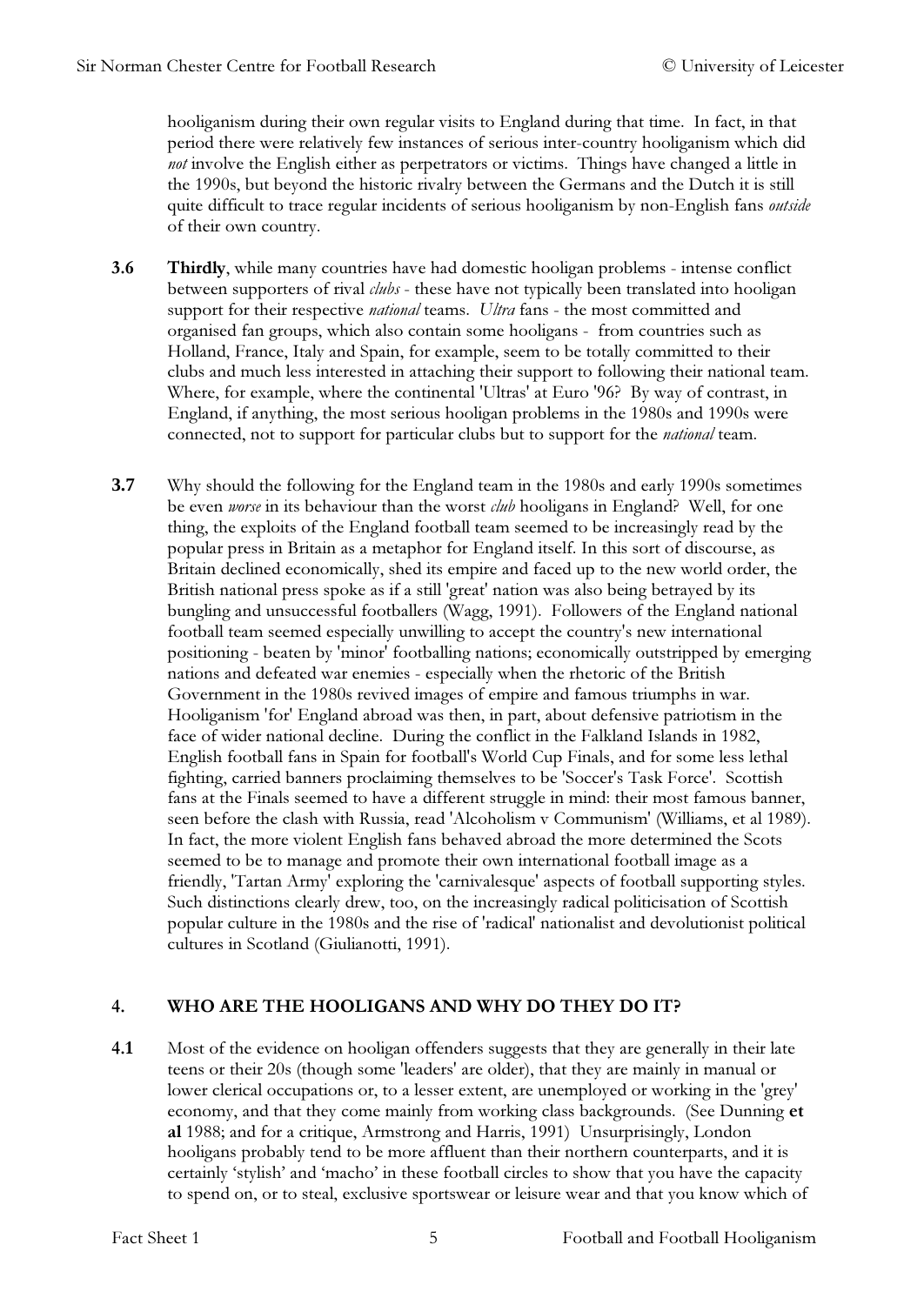the available styles and brand names are 'in'. Competition on dress sense between football 'casuals' has been intense, and rival fans often critically judge each other's styles, and ridicule those whose dress sense is cheap or unfashionable.

4.2 Much of the behaviour which is commonly described as 'hooliganism' is actually ritualistic and non-violent (Marsh et al, 1978). This involves: verbally abusing rival fans, threatening them with attack, and general horseplay aimed at 'having a laugh'. Core hooligans, however, do seem more interested in fighting or 'running' rival groups who are, in their eyes, like themselves and who are also 'looking for trouble'. Debates about the deeper 'causes' of hooliganism have divided reasearchers and academics for some time. In England, as we have said, the early work of psychologist Peter Marsh and his colleagues (1978) at Oxford focused on largely non-violent and ritualistic 'aggro' at football and on the terraces' own 'rules of disorder' which break down into 'real' violence only by accident or as a result of inappropriate intervention, for example, by the police. But, Marsh and his colleagues seemed almost totally seduced by the idea that it was *only* the ritual which hooligan fans had in their sights. According to this view, the violence of hooligans was by no means central to their concerns. Sociologists, however, had rather different views.

#### Sociological approaches

- 4.3 Sociologists at Leicester University (Dunning et al 1988) critiqued Marsh et al, not for arguing that terrace behaviour was ritualistic or rule governed, but rather for understating the amount of 'real' violence which occurred at matches. Their own account lays emphasis on the long, if patchy, history of hooliganism at football in England and the generation and reproduction of a particular form of aggressive masculinity, especially in lower class communities. In these 'rough' neighbourhoods young males are socialised (at home, at work, in peer group gangs etc) into standards that value and reward publicly assertive and openly aggressive and violent expressions of masculinity. Young men are expected to be able to 'look after themselves'. Fights can be anticipated and enjoyed, not just because of the challenges they offer, but also because of how they make the protagonists feel. (Some fighters describe the football action as being 'better than sex'). Such groups also have strong spatial and locational attachments (to neighbourhood, town, region, nation etc) which are 'activated' on the basis of the nature and level of external challenges.
- 4.4 Club football, as the site for symbolic struggles between representatives of 'rival' working class communities, is an appropriate and attractive venue for testing masculine identities, particularly at the level of town or city affiliation, but also at the national level. Young men like these 'defend' their own, their 'gang's', and their town's reputation against similar intruders who are aimed at subordinating their hosts. A network of spectator rivalries, with its own traditions and folk memories. has, thus, grown up around football and especially around the ritual of travelling to matches away from home. Much of this engagement is about 'running' opposing fans, but core hooligans also enjoy a fight when they can get one. Some fights are even pre-arranged, by telephone, away from matches, especially as police surveillance techniques have limited opportunities for fighting in and around stadia. As well as the manly status rewards involved in such activities, the camaraderie, loyalty and 'entertainment' value of hooligan involvement is also prized by young men whose opportunities for status and excitement via other channels is relatively limited. Heavy drinking, for example, is often a key element in a 'good day out', and drinking offences figure strongly in national football arrest statistics in England.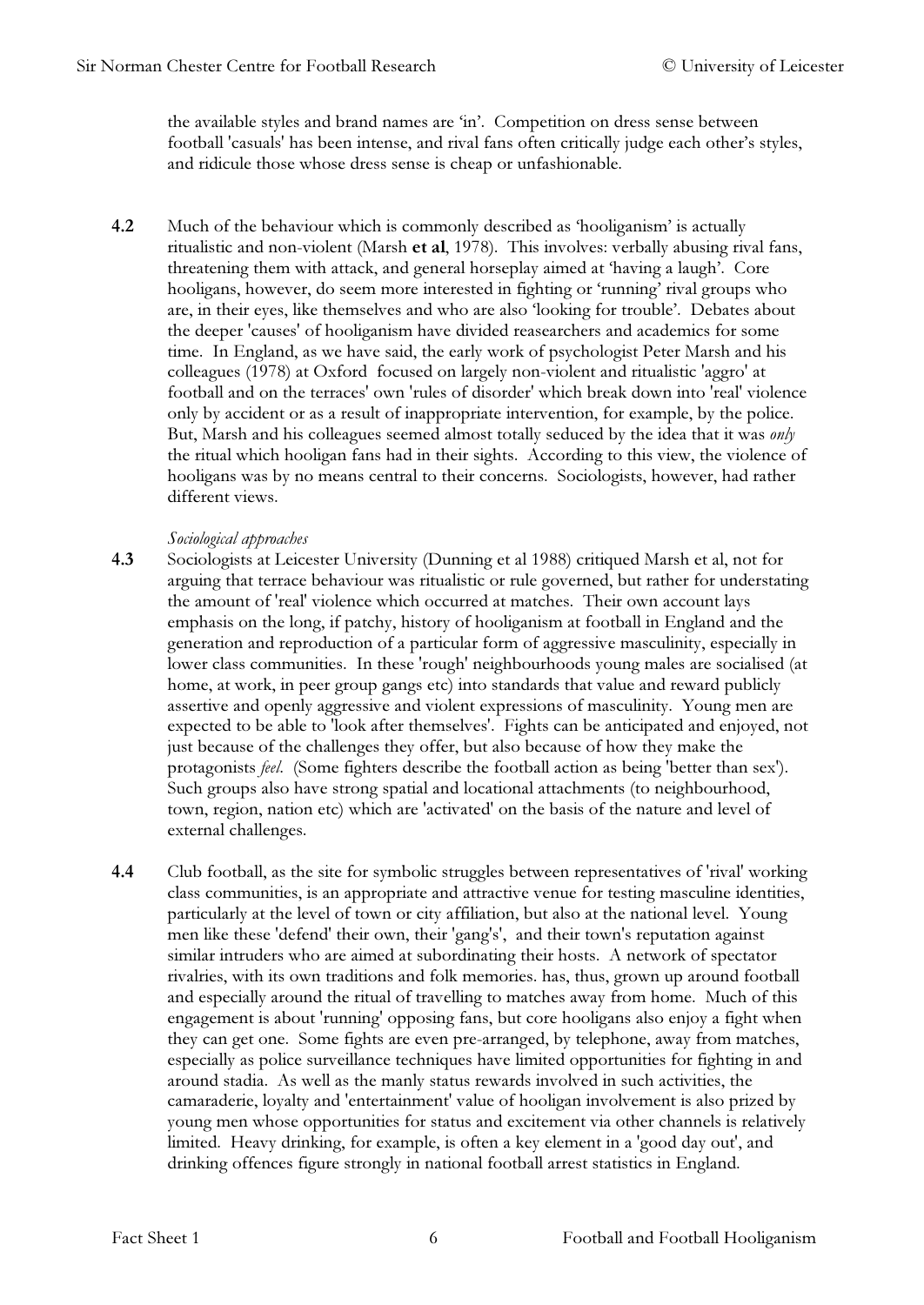- 4.5 This lower class 'aggressive masculinity' thesis has itself been criticised in England on a number of counts. The sociologist Ian Taylor (1987), for example, returns to some of the themes about 'Englishness' and hooliganism mentioned above. He argues that the class fraction identified by the Leicester research as the main production ground for hooliganism cannot account for the rise of the high-spending and fashionable soccer 'casual' who is at the heart of English hooliganism in Europe in the 1990s. 'Casuals' use their conspicuous consumption of expensive and stylish clothing as another means of competing with their hooligan rivals. Taylor argues that the recent violence by English fans abroad is the specific product of an upwardly mobile and 'detached' fraction of the 'Thatcherised' working class which has a certain residual solidarity born of neighbourhood and gender, but it is generally individualistic, chauvinistic and racist. Taylor favours the contemporary troubled state of English *masculinity*, rather than class as the key to the current hooligan problem. These are hooligans, he argues, with no real class affiliation or tradition; they, instead, express the values of a contemporary and unregulated kind of masculine brutishness of England in the 1980s.
- 4.6 More recently, Garry Robson's important and detailed recent work on Millwall fans, No-One Likes Us, We Don't Care (2000) seems to have some approaches in common with aspects of the analysis in Leicester, especially in his focus on the sorts of values which are produced out of a durable core of practices, sensibilities and orientations in working class communities, and on the 'striking historical continuities' in patterns of masculine London working class identities and practices which are revealed in male spectator codes in following 'the Lions'. But he also argues, returning in fact to an earlier sociological tradition, that the practices of hooliganism - and racism - among some of the club's fans should also be read as a form of *resistance* to the intrusion into the sport and local cultures of more middle class sensibilities.
- 4.7 Robson contends, especially, that the ferocious performative manliness of 'Millwallism' is a particular and historically grounded form of social awareness built around concerns for masculinist authenticity and the ridicule of outsiders for their lack of toughness and/or metropolitan Londonness. But at football, these expressive forms are also mobilised in opposition to the new, more disciplined, family and consumption-oriented audiences and practices which are now increasingly favoured by the sport's new marketing elites. Here, being Millwall still sustains a rootedness and a satisfyingly alarming everyday identity in all contexts for south London men. In an associated way, Anthony King (2001) has also pointed to the role of collective memory in shaping hooligan incidents. He argues that 'The future of hooligan gangs and the form which there vioence will take is substantially determinedby the common vlaues upon which they agree and which they establish through their public affirmation of shared memories.'
- 4.8 Feminist accounts of football violence (eg. Campbell and Dawson, 2001) stress that football cannot be disconnected from other contexts and forms of violence, nor from the gender system which is complicit in the making of masculinities. For these authors it is a problem of the masculine 'spatial and sexual domination that is routinised in popular culture. They complain that although academics tend to say a lot about racism in football, few pay attention to the sexism whixch seems an integral part of football – and hooligan cultures. This argument comes from a new and challenging collection on the hooligan phenomenon Hooligan Wars, edited by Mark Perryman.

#### Anthropology and psychology

4.9 From the discipline of *anthropology* Armstrong (1994, 1997) argues, too, that the stress on social class is rather overdone in the Leicester work, but he is also far less interested than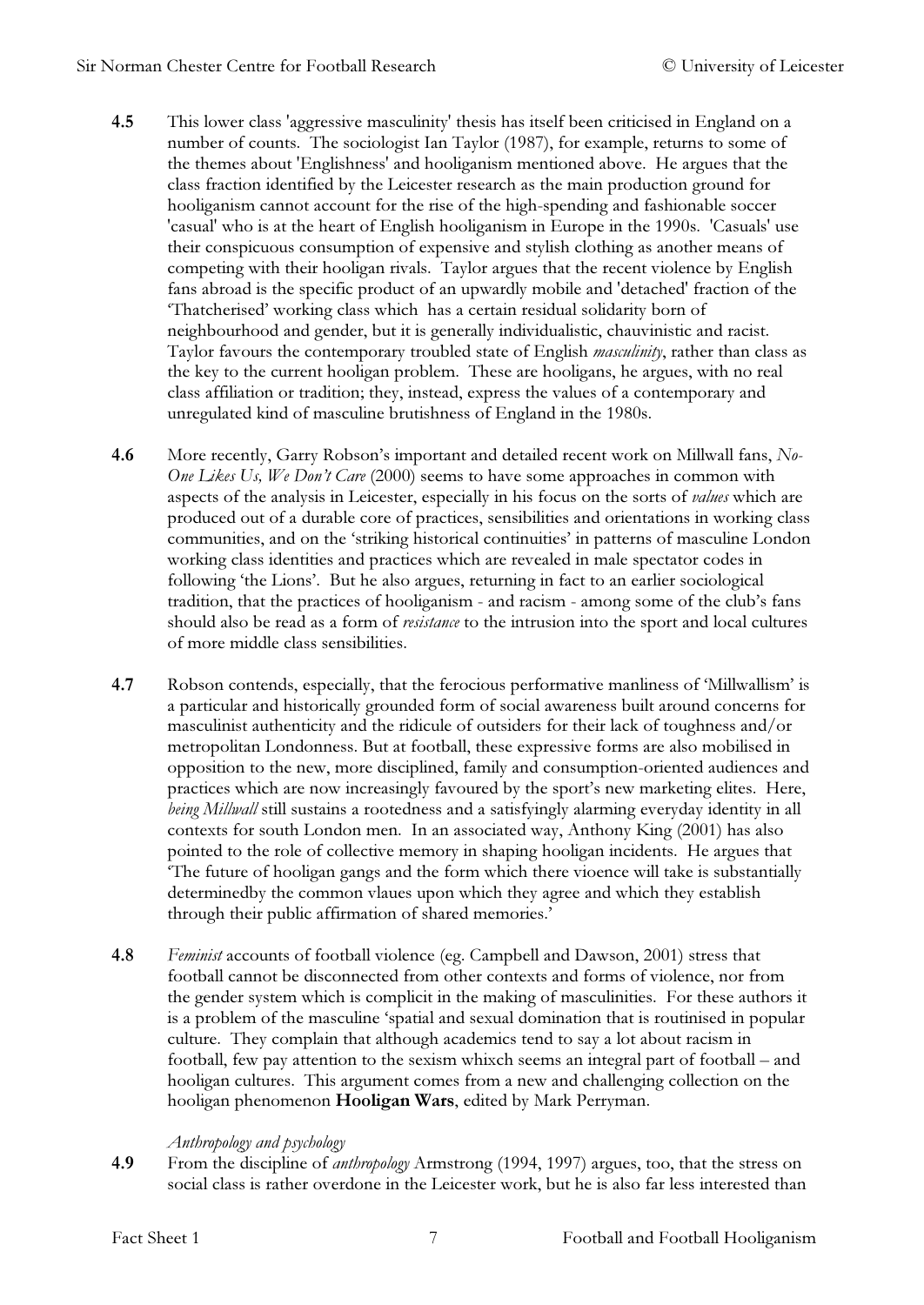is Ian Taylor in gender identities and hooliganism. He asserts that members of 'The Blades' firm at Sheffield United - Armstrong comes from Sheffield and his research focuses on a group he knows well - come from a range of locations and backgrounds and are involved in hooliganism primarily because of its attractions as 'social drama' and the opportunity it provides for a sense of belonging, for competition, achieving 'honour' and inflicting shame on opponents. For him, hooligan groups are, in fact, very diverse in their make up - they can include fans drawn from across classes and anti-racists, for example - they exhibit negligible levels of organisation, and pace Marsh, they mainly enjoy confrontation rather than violence. Thus, for Armstrong, hooliganism is best understood through anthropology (the study of humankind) and biography rather than through sociology and structure. The social dramas enacted by 'The Blades' achieve "communion between disparate individuals pursuing achievement and selfhood" (1994, p322).

4.10 New social-psychological perspectives in England offer different explanations, again, of hooliganism but like Armstrong, their focus is more directly on the meaning of the activity itself rather than on the social background of those involved. Gerry Finn (1994), for example, sees hooliganism as an example of the search for a 'flow' or 'peak' experience; an intense, emotional experience not usually encountered in everyday life. Flow experiences allow for an open expression of shared, collective emotionality: an outpouring of joy or sadness, and a strengthening of a common social identity. Hooligans, like other fans, seek 'peak' or 'flow' experiences through their involvement in football; unlike other fans, however, they reject the vicarious role of a football supporter in favour of a more active and rewarding role as a direct participant in spectator confrontations. Kerr (1994) argues, in a similar fashion, that hooliganism, like other sorts of affective crimes (eg joy riding), reflects the search for high levels of emotional arousal through risk-taking against a general background of long periods of boredom. Although most hooligan activities occur within a collective frame which limits the dangers involved (memories here of Peter Marshet al), some fans can become 'addicted' to hooliganism, which leads them into ever more violent activities in order to achieve the kind of arousal they increasingly seek. These are the so-called 'superhooligans'.

#### Discussion

4.11 What of these various approaches to explaining the motivation of hooligans? Well, it should certainly be clear that risk and excitement are central to the hooligan phenomenon. But, despite the critique of their work, British sociologists do not ignore the excitement and enjoyment generated by football disorder as a motivating force for being involved. Indeed, the Dunning et al (1988) account has this as a very central element of their analysis. Another sociologist, Paul Willis, also talks about the 'buzz', the frisson, involved in fight situations and the attractiveness to young working class men of 'risk' contexts in which "anything might happen" (Willis, 1990, p102). But, importantly, these assertions are *sociologically* grounded. What seems to be missing, from the nonsociologists' accounts is, arguably, any real sense of why some young men, rather than others, might find this sort of activity attractive and rewarding(Can anyone get involved?). Nor is it clear why, at particular times and in particular kinds of societies or in particular places, hooliganism of this kind should become so attractive. (Why should England in the 1980s, for example, seem to lead the hooligan field so clearly?). This is obviously a strength, especially, of Taylor's approach which tries to contextualise, using history and social issues, recent trends. Anthony King (1995) has also recently argued for looking, from a sociological perspective, at the *inter-group dynamics* of particular incidents as well as at the structural underpinnings of hooliganism. In short, theoretically at least, these non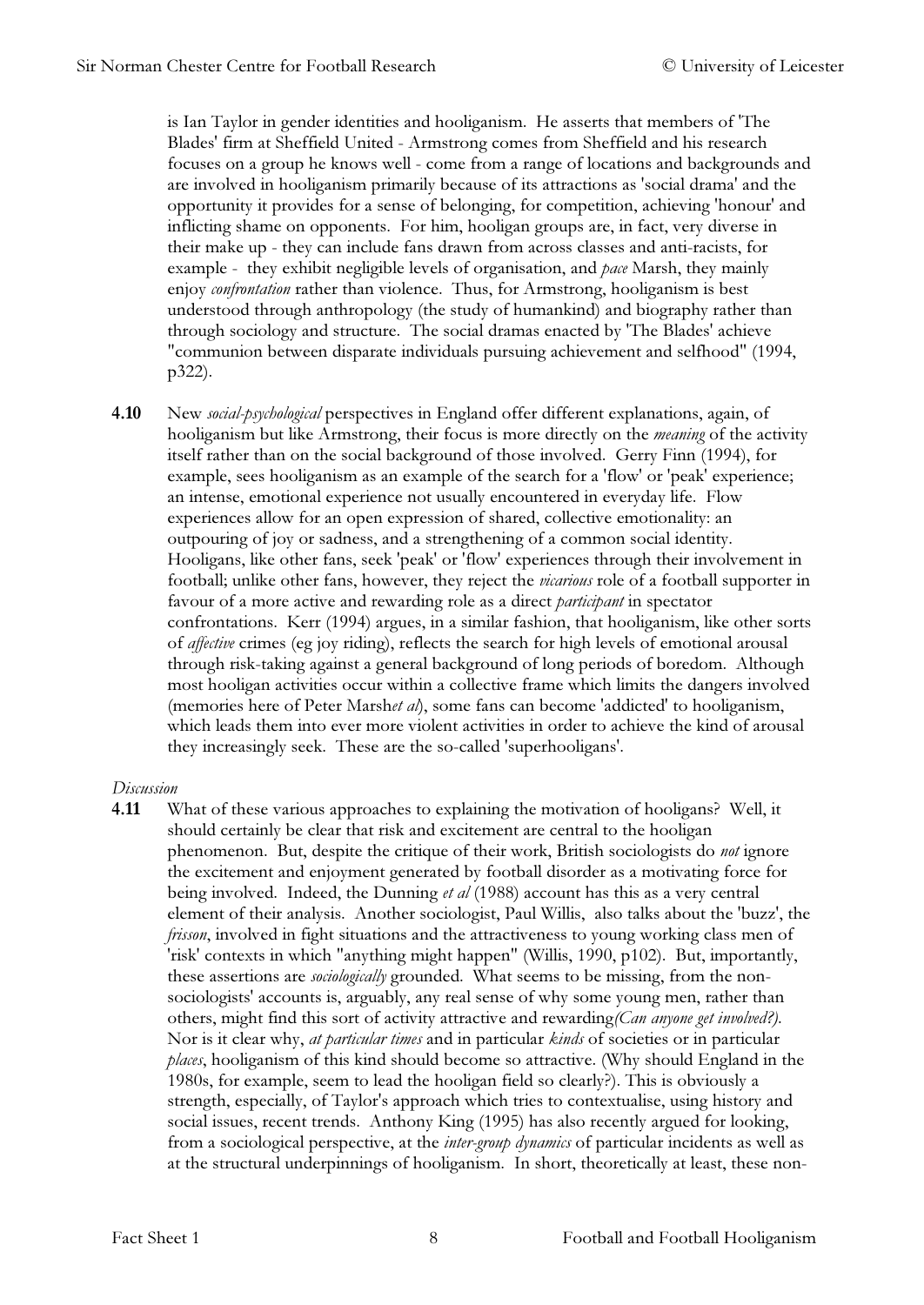sociological explanations do seem very *abstract* in their approach; they hardly seem grounded or properly theorised at all.

4.12 Finally, a key element in almost all *sociological* approaches to hooliganism is their concern with the *social* construction of *gender* identities over time. The feminists are surely right about their point aboput the making of gender identity. There is a recognition here that, crucially, it is largely young men who are involved in hooliganism and that the construction of satisfying masculine identities is likely to be, to some extent at least, class, spatially and culturally specific. To put it crudely, 'be a man' or to act in a 'manly' way in, say, an affluent suburb in a country with political, cultural and *gender* relations like those in, say, Norway today, is likely to mean something quite different than it does in a particular housing estate in England or in the *banlieues* of Paris. In some non-sociological accounts, in short, it seems as if 'masculinity' is a given: something common to all cultures, unchanging, and something not subject to local and national interpretations and negotiations. In fact, of course, the social reproduction of gender relations and masculinities is always located in particular spaces or places. Some of these latter accounts find it barely important to mention at all that it is, mainly, young men in particular societies who are involved in hooliganism!

# 5. DOES DRINK HAVE A PART TO PLAY?

5.1 In societies like ours, a capacity for heavy drinking is generally recognised to be part of what 'being manly' is about. Males of all social classes are often encouraged, for example, to celebrate special occasions with their male friends by drinking to excess. Football trips abroad, in particular, seem regularly to involve male fans drinking heavily together in situations where drink, often of an unfamiliar kind, is cheap and easily available. On occasions like this, situations can 'get out of hand' because Englishmen placed in an unfamiliar, and perhaps threatening, culture have had too much to drink. Also, many hooligan offences these days are related to the use of alcohol. In 2000/2001, for example, 928 or 27% of all arrests at League football in England & Wales were for drink-related offences . Figure 5 carries information on arrests and offences for all matches in 2000/2001 including internationals and cup matches. It shows the wide range of offences for which arrests are made at football.

| Drink related offences   | 1186 |
|--------------------------|------|
| Disorderly behaviour     | 655  |
| Threatening behaviour    | 420  |
| Affray                   | 165  |
| Violent disorder         | 85   |
| Assault                  | 137  |
| Throwing missiles        | 107  |
| Breach of the peace      | 351  |
| Running on the pitch     | 292  |
| Racial/indecent chanting | 82   |
| Drugs offences           | 111  |
| Possession of weapon     | 30   |
| Criminal damage          | 91   |
| Other                    | 450  |
| <b>Source: NCIS</b>      |      |

#### Figure 5: Arrests and charges 2000/2001 (all matches, including international)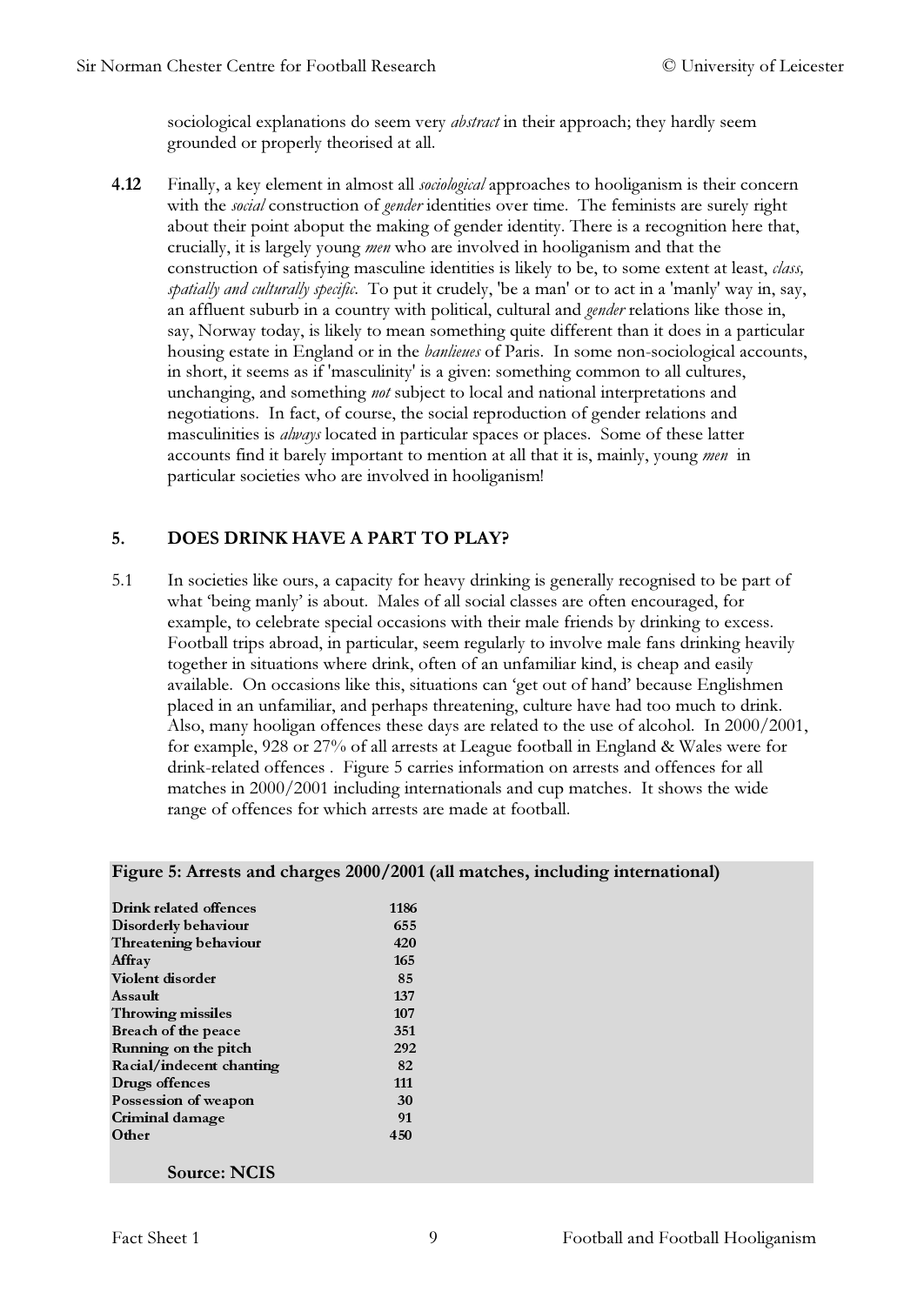5.2 It does not follow, however, that drink 'causes' hooliganism in any simple sense. After all, many people seem to drink to excess at rugby union matches, but hooliganism at such affairs is relatively restricted and is often of a different kind from that which occurs more regularly at football. Similarly, hooligans sometimes make a point of staying sober in order better to plot their campaigns. Furthermore, many Danish, Scottish and Irish football supporters get very drunk at matches, yet the supporters of these nations are now among the least violent of all major football followings. Ultra fans in Italy hardly drink at all but can be very violent. In short, the links between heavy drinking and violence seem to be both culturally and situationally specific and at least some of those young men regularly involved in hooliganism seem to be aggressive in certain circumstances with or without drink. In Japan and South Korea for World Cup 2002, one major fear is that the authorities might over-react to northern European football fans, who might engage in rowdy, but non-hooligan, behaviour in a way which clashes strongly with expectations about beaviour in public spaces in those societies.

#### 6. ARE 'POLITICAL' GROUPS INVOLVED?

- 6.1 It is rather odd that explanations about hooliganism seem to veer widely from accounts of how 'wild' and 'random' it is, to those which talk about political conspiracies and the formal organisation of hooligan assaults. The extent to which hooliganism is formally organised has almost certainly been exaggerated. Certainly the literature of far-right political groups has sometimes been distributed at football matches (and elsewhere) and young white people are encouraged to hold racist views by some of these organisations. The success of these groups at football has, however, been very patchy, and there is no real evidence that such organisations are actively and effectively orchestrating hooliganism in this country. However, the English national side does seem to have been something of a focus for the expression of racist sentiments among some young fans, especially in the 1980s.
- 6.2 Worrying, too, is the belief which seems to operate among such groups that at particular moments, young football fans provide promising material for recruitment, as is the routine racism of a sizeable minority of football supporters. (See, Williams, 1992) In some cities, e.g. Newcastle and Leeds, anti-racist campaigns have been successfully launched at football by clubs, the Local Authorities and Trades Union organisations. A new national campaign aimed at 'Kicking Racism Out of Football' has gained widespread prominence and is supported by the Commission For Racial Equality, the FA Premier League, the Football League, the Football Trust and the PFA. Moreover, most people involved in the game - supporters, players administrators and the police - agree that overt and violent forms of racism, and 'organised' racist activity have declined at football in England over the last few years; but few people would argue that the problem of routine or 'banal' racism has disappeared from the sport either in the crowd or in the game itself.
- 6.3 In 2000 the Football League national fan survey suggested that around three out of ten of all fans had heard racist comments aimed at players in the 1999/2000 season. 7% had witnessed racism towards other fans. The figures are broadly simliar for the FA Premier League. In 2001, only 4% of all FA Premier League fans surveyed thought racism was *getting worse* at football matches at that level. However, in the middle of 2001 apparently racially motivated organised groups of fans and others were involved in serious disturbances in an area of Oldham before the Oldham Athletic v Stoke City match. This incident seemed to trigger a series of disturbances later in northern cities as local ethnic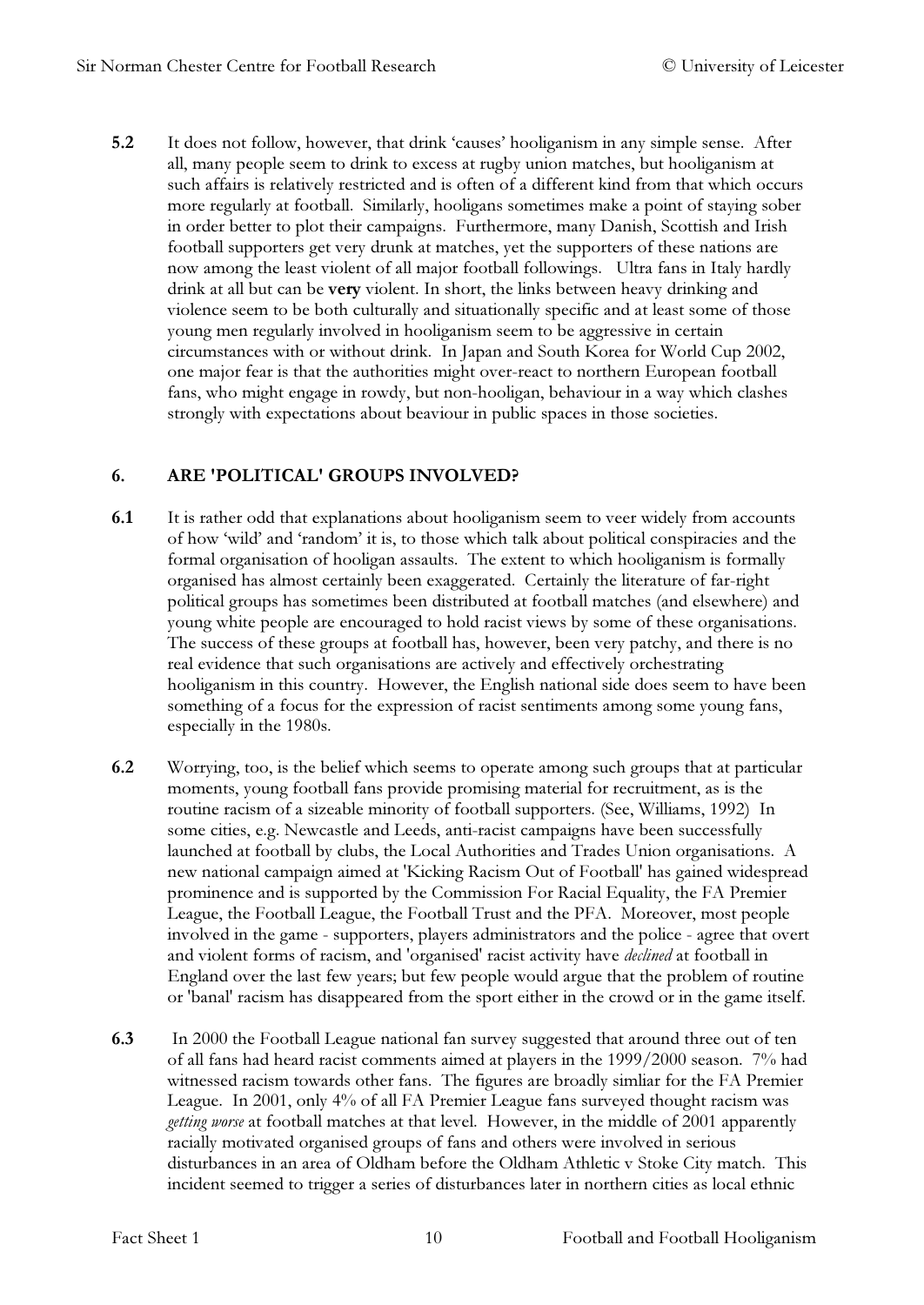minority communities responded to the provocation offered by supporters of racist organisations. In 2002 it is also worth pointing out that racism in other sports – in rugby league and rugby union for example – was also a focus for national concern.

# 7. WHY IS HOOLIGANISM LINKED TO FOOTBALL?

- 7.1 In many ways, football is seen as an appropriate venue for these sorts of aggressive rivalries, partly because of the working class roots and traditions of the game but also because of the culturally prescribed 'territorial' and masculine values which are intrinsic to it. In England a football match is a kind of symbolic struggle between the representatives of predominantly working class male communities. Terrace fights go beyond this symbolic representation to a 'real' struggle between young men who have strong masculine attachments to their own areas, teams and friends, and a considerable emotional investment in performing in a 'manly' way when confrontations occur.
- 7.2 Often, the most celebrated football players for fans of this kind are those who have their own reputations for 'hardness' and aggression on the field. A top English player was fined  $f(20,000)$  by the FA a few years ago for his role in the production of a video about the game's 'hard men'. However, over the longer period, violence on the field is almost certainly decreasing, though more subtle forms of cheating ('diving'; deceiving the referee; pretending to be injured, etc) may be on the increase in the modern period (See, Murphy et al, 1990, Ch. 5).
- 7.3 Incidents of violence, or poor refereeing on the field, can trigger hooligan disturbances but, once again, it is difficult to argue that such incidents are a deep cause of hooliganism. After all, some hooligan incidents occur hours before a match has even kicked off! Also, there are many more violent sports than football which have not had the same problems of hooliganism. Finally, the culture of the playing side of the game in England is certainly beginning to change following the arrival of so many foreign stars in the Premier League. Some of the brute force of the English game is, arguably, giving way to more deep thinking about the game and to more skilful and strategic play. Perhaps the heroes of the 1990s will be the McManamans, Juninhos and Zolas?
- 7.4 Unfortunately, some players and officials within the game hardly seem to help this situation with their 'revelations' in newspapers about dressing-room 'punch ups', their boasts about being 'hard men' and their preparations for a 'battle' against a rival team's 'hit man'. Recently, though he was severely provoked and perhaps racially abused, one famous player, Eric Cantona, even jumped into the crowd to attack a fan during a match. The Professional Footballers Association is concerned about the problem of player behaviour and press revelations and urges players not to damage the game's image in this way. It seems that tabloid newspapers are as interested in these sides of the game as they are in what happens on the pitch.

# 8 IS THERE HOOLIGANISM AT OTHER SPORTS?

8.1 Yes there is. It probably lacks some of the organisational aspects of hooliganism at football, but hooliganism at sports like boxing, rugby league and cricket provoke periodic panics about the behaviour of spectators. Recently, too, there have been fears expressed about standards of behaviour at major horse-race meetings, and disturbances involving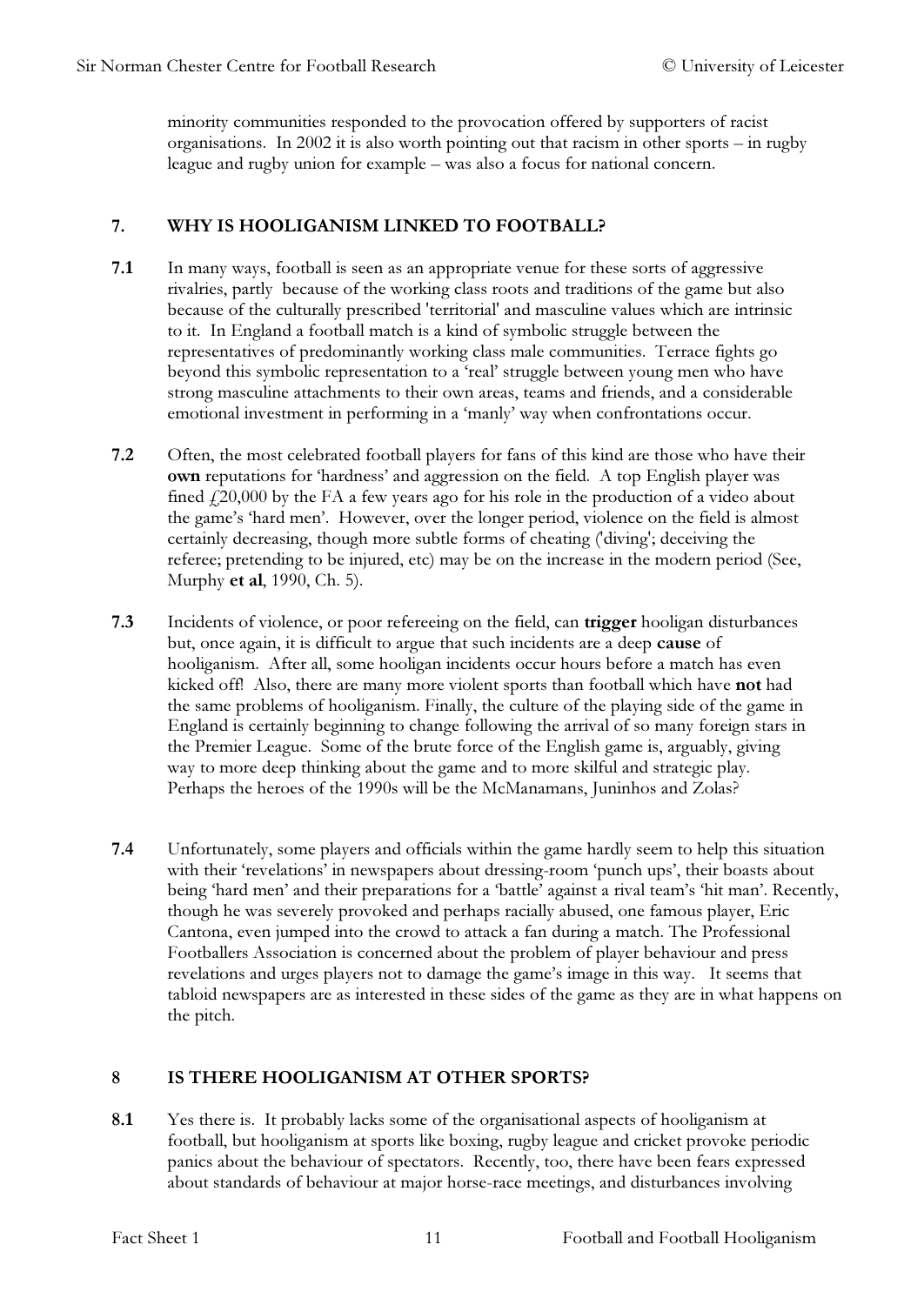spectators at bike-race meetings are also reported but they seldom seems to get the sort of newspaper coverage which hooliganism at football seem to attract. Nor are these problems as institutionalised and routinised as they seem to be at football.

8.2 It is important to point out, too, however that disorderly behaviour and hostility towards foreigners is not just found among football fans or among 'working class' people; far from it. Problems caused by travelling rugby union clubs, for example, are fairly commonplace. Also an article in the Daily Telegraph (23.1.93) described the English people on the Oxbridge Ski tour at a resort in France, as a mob of "ignorant, arrogant middle class yobs", who abused foreigners and soiled their bedrooms and chalets.

#### 9. WHAT IS THE ROLE OF THE MEDIA?

- 9.1 It is certainly true that newspapers generally report on football using the sort of language which seems to derive more from the world of war than it does from sport (Hall, 1978). This probably helps to heighten rivalries between opposing fan groups, as do the 'predictions' newspapers sometimes used to make that 'trouble' is likely to occur between rival fans or that the police and local residents are preparing for an 'invasion' of visiting fans or are being placed on 'red alert'. Media coverage of hooligan activities also worked at 'promoting' - though not 'causing' -this style of support around the national football team especially, probably in three ways:
- 9.2 Firstly, as part of the circulation wars of the 1980s, English tabloid newspapers themselves became increasingly xenophobic in their coverage of foreign cultures. In the football arena, for example, tabloid newspeak for the Germans (Krauts), French (Frogs), Spaniards (Dagos) drew from, and reflected back to, the language and the values of the terraces. There were examples of just this sort of reporting in English newspapers during Euro '96, especially aimed at the Germans. Such descriptions and sentiments also seem to reverberate in wider public discourses in Britain about 'Johnny Foreigner', especially, for example, in recent political speeches by anti-European Union MPs and in public debates about the European attitude to the British beef crisis.
- 9.3 Secondly, the intense interest in hooliganism shown by the mass media may well have amplified its occurrence and its significance. Before major tournaments – as is happening now before the World Cup finals in 2002 in Japan and South Korea – newspapers in England are usually running scare stories about hooligan fears in the host countries and the likely reaction of the local police to misbehaviour. Television film crews and tabloid newspaper reporters and photographers from all over the world in fact, tracked English football fans around European locations in the 1980s and 1990s and in Holland and Belgium in 2000. Pictures of really quite minor disturbances abroad began to make international front page news and added to the notoriety and even the celebrity of particular fans. (Many top hooligans, in fact, seem to like to collect scrap books or cuttings of their media appearances). TV camera crew lights on dark streets and in gloomy bars abroad also have the hypnotic effect of starting or escalating incidents, and there are even stories of journalists buying drink for fans or encouraging disorder with cash inducements or by circulating false rumours about local hooligan activities. British news journalists, sent abroad explicitly to tournaments to cover hooliganism, are sometimes just a little too determined to 'find' some action, at almost any price.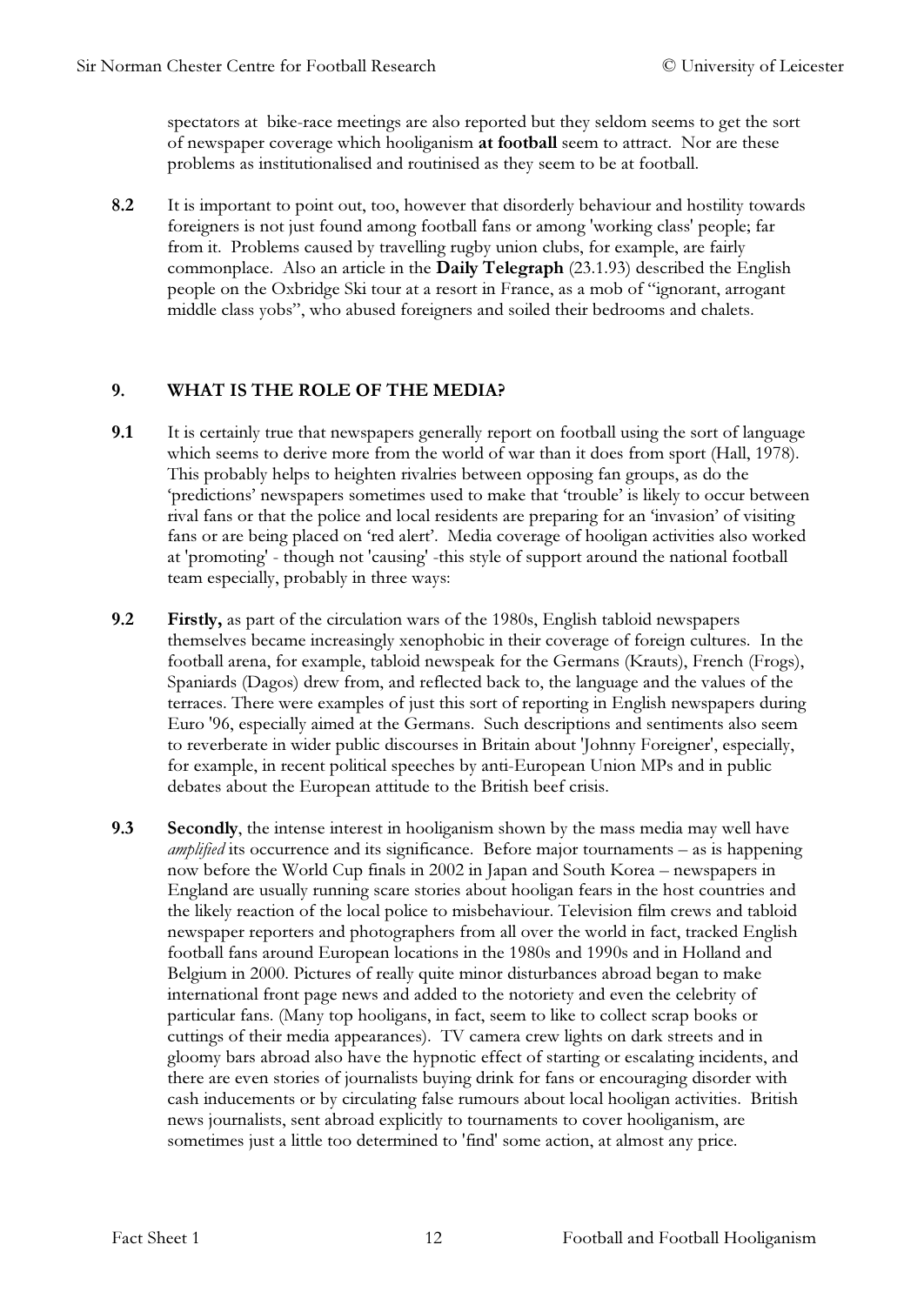9.4 Thirdly, the moralising and personalised style of media reporting, especially in the British tabloid newspapers, tended to create near-mythical hooligan figures in England who, initially at least, gained very high status in some hooligan and popular circles. Eventually, however, especially as CCTV surveillance and police intelligence became more and more important in helping to gain convictions against hooligans in the late 1980s, this sort of reporting was identified by fans themselves as being dangerous, both in terms of its identification of miscreants and also in its alleged distortions and prejudices. Film crews, TV reporters and photographers are now routinely threatened and even attacked by English fans at or near the site of hooligan incidents abroad.

# 10. HOW DO THE POLICE COPE?

- 10.1 Most Premier League matches these days require between 25-100 police officers to control crowds and limit hooligan outbreaks, but 'high risk' matches demand more. But this figure is down almost three-fold down on the average numbers used in the 1980s as stewards and private security firms are taking on more and more responsibility for dealing with the management of crowds at football and as trouble inside and around grounds seems to be on the decline. However, in 2002 hooligan outbreaks inside stadia, once again put the authorities on the alert. Many smaller Football League clubs and increasing numbers of FA Premier League clubs now stage 'police-free' matches. This really means that police are not required to show a presence inside the stadium
- 10.2 Most police forces grade matches in terms of the likelihood of trouble occurring and decide their manning levels accordingly. In doing so, they take into account: numbers and reputation of travelling supporters; past meetings between the clubs; the importance of the match; and intelligence from other police forces about the visitors. The police have now established a complex intelligence network for exchanging information about 'troublesome' fans, under the auspices of the National Criminal Intelligence Services (NCIS) Football Intelligence Unit. The Football Unit was established in 1989 as a centre for the collation of evidence and intelligence on 'serious and persistent hooligans'. The use of Football Trustfunded closed circuit TV equipment (CCTV) by the police in and around grounds has also contributed to limiting problems in these areas and to the successful prosecution of offenders. In fact, it is now an offence to trespass onto the pitch or its surrounds, following the Football Offences Act of 1991, and anyone who does so is likely to be traced from CCTV coverage of their activities.

#### Leglislation

- 10.3 Recent legislation has helped the police deal with hooliganism, though some of it is also controversial. The Public Disorder Act of 1986 allowed courts to make exclusion orders banning fans from grounds. The Football Spectators Act of 1989 allowed courts to impose 'restriction orders' on convicted fans to prevent them attending matches abroad involving England or Wales. The Football Offences Act 1991 created three new offences of disorderly behaviour:
	- Throwing missiles towards the pitch or spectators
	- Taking part in indecent or racialist chanting
	- Going on the pitch or its surrounds without lawful authority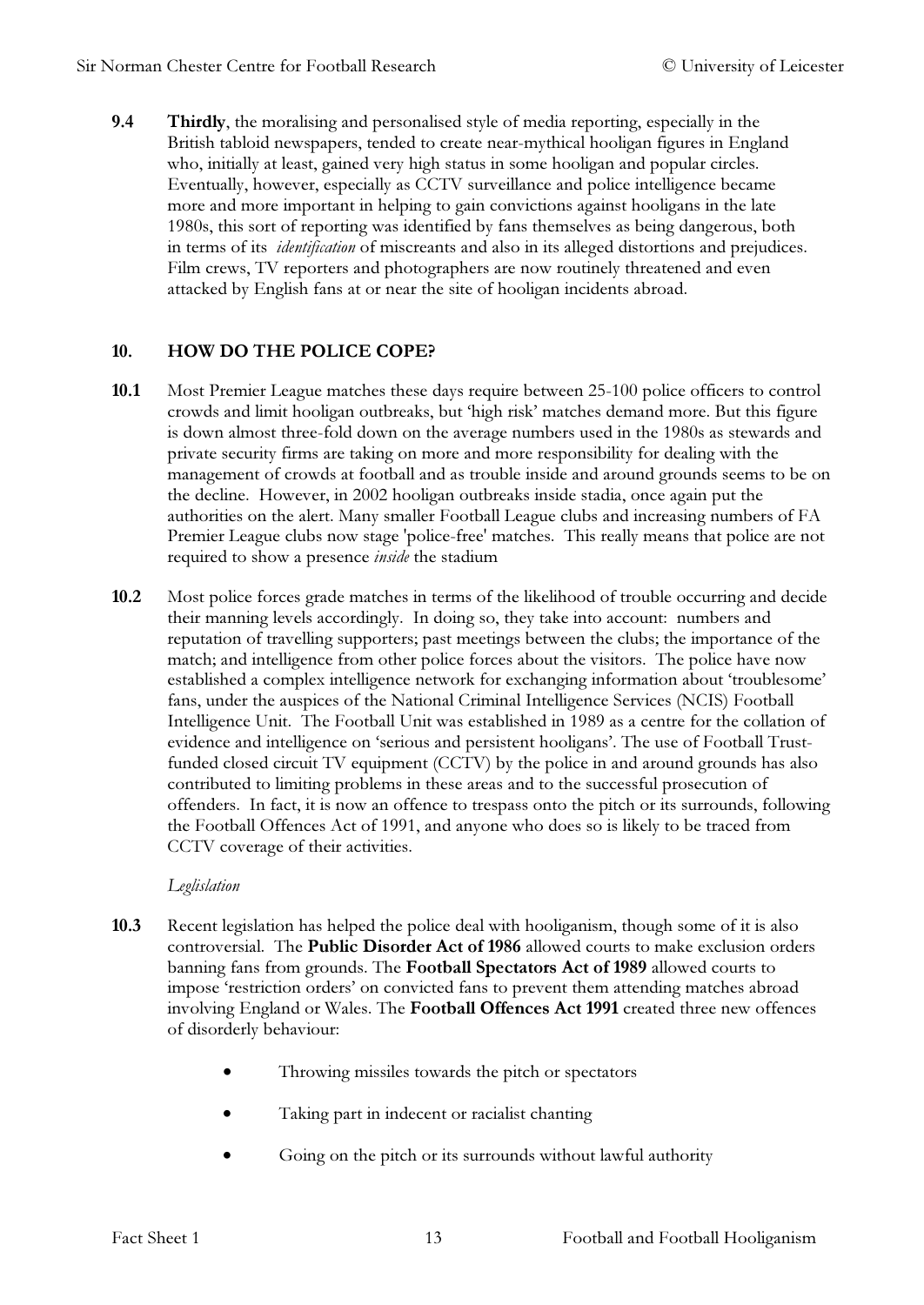- 10.4 Under the Football (Disorder) Act of 1999 courts were for the first time required, not merely allowed, to make a banning order if the criteria were met – and to explain in open court why no banning order was applied. Fans who were banned were also required to hand over their passports at a police station and report there at a specific time and date. The Football Disorder Act 2000 abolishes the distinction between domestic and international banning orders. The court is now required to ensure that an offender's passport is surrended for international fixtures. More importantly, a banning order might now be secured by the police on their complaint to the court that the fan concerned has been involved in violence in the UK or elsewhere and that there are 'reasonable' grounds to believe that a banning order would help prevent hooliganism. Fan groups and Liberty have complained that these changes offer police too much power in limiting the activities of supporters – especially in relation to foreign travel.
- 10.5 The costs of policing and stewarding are a constant problem to clubs and to the local police authority. Clubs usually pay the full cost only for those officers inside grounds (usually up to one-third of all officers). Other costs are agreed locally with contributions from the club and the local police budget.

|                                     | Total number of<br>officers deployed | Total<br>attendance | Ratio |  |
|-------------------------------------|--------------------------------------|---------------------|-------|--|
| 1985 total                          | 4,457                                | 329,000             | 1:74  |  |
| $1993$ total                        | 3,780                                | 500,248             | 1:132 |  |
| <b>Season 1993/94</b>               |                                      |                     |       |  |
| Premier League                      | 1,574                                | 253,034             | 1:161 |  |
| Division 1                          | 1,177                                | 127,743             | 1:109 |  |
| Division 2                          | 593                                  | 76,473              | 1:129 |  |
| Division 3                          | 436                                  | 42,998              | 1:99  |  |
| Source: Middleton & Williams (1993) |                                      |                     |       |  |

In 1996/97 costs to Premier League clubs of *policing* football matches totalled  $\ell$ 2.9 million. Stewarding costs were  $f$ <sub>4.1</sub> million. Average costs of policing per match at the top level were at a peak in 1992/93 when they reached  $\mu$ , 300 per match. By 1996/97 these costs had fallen to  $f7,727$  per match, on average.

10.6 Critics of football policing tend to focus on their use of CCTV and 'intelligence' led intitiatives to deal with hooliganism (Armstrong, 1998). They tend to argue that the police 'hype' up hooliganism and that they use football as an opportunity to test out measures which might be useful to deal with other aspects of public order. It is certainly true that football hooligans have become the modern 'folk devils' and that the courts have been encouraged by successive administrations to 'get tough' with hooligans.

# 11. WHAT HAVE THE CLUBS AND FOOTBALL AUTHORITIES DONE?

11.1 Over the past 20 years or so, clubs have been forced by circumstances, by legislation, or both, to spend a considerable amount of money on trying to make their grounds more 'hooligan proof', or, more recently, less embattled and rather more civilised. At top clubs,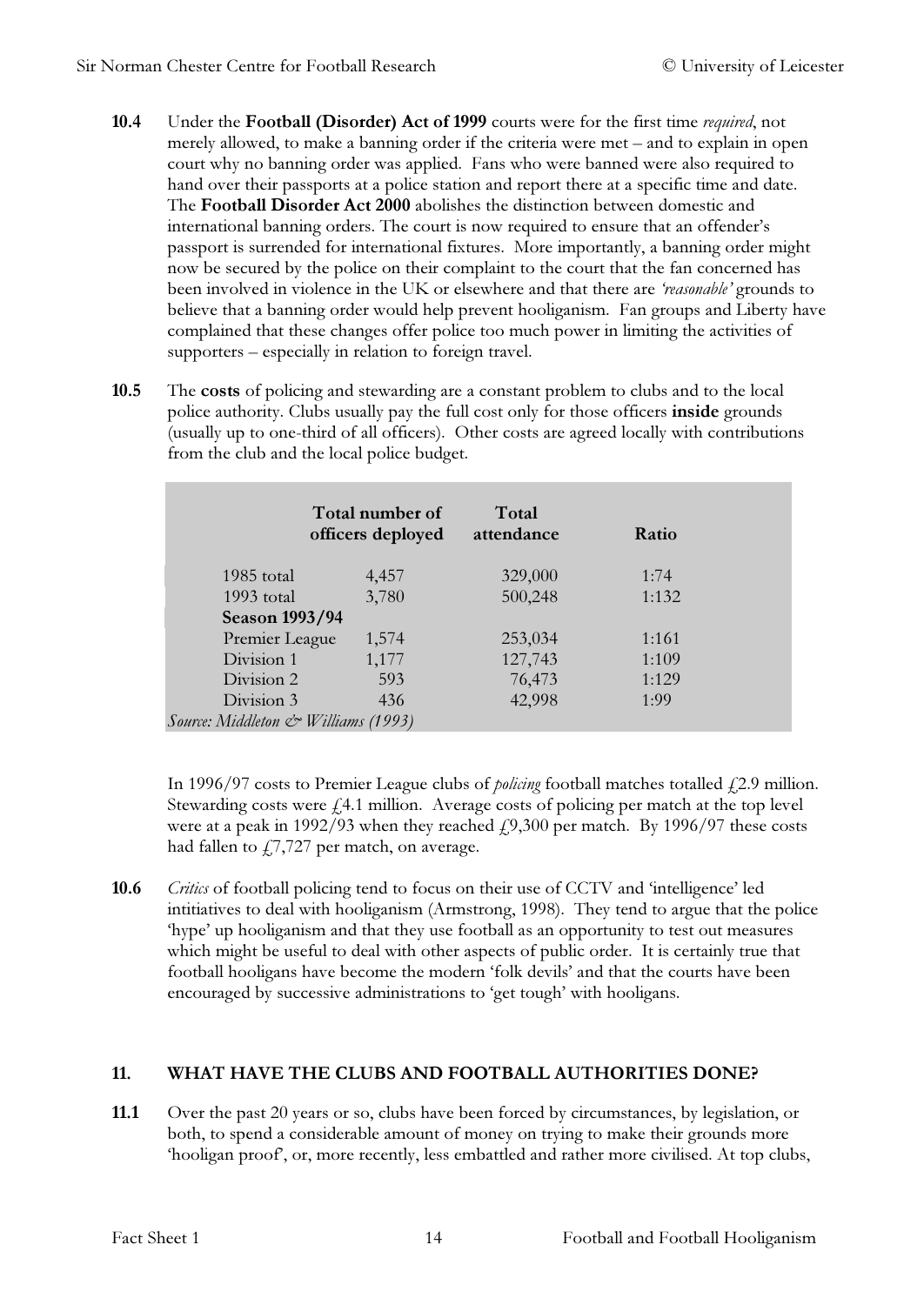largely gone now are primitive toilet areas and poor refreshments. Instead, there are new stands, no fences and a more 'stable' feel to the atmosphere of football grounds.

- 11.2 Linked with these anti-hooligan and 'modernising' measures is the issue of spectator safety. The post-war years have seen a number of spectator disasters at British football grounds which have led to a great loss of life. The most recent disaster occurred during an F.A. Cup semi-final at Hillsborough in Sheffield, where 96 Liverpool supporters were crushed to death in a section of terracing surrounded by high perimeter fencing. Many supporters believe football clubs and the police have focused so much on the prevention of hooliganism that they have underplayed the safety of the ordinary supporter.
- 11.3 In 1989, just after the stadium disaster at Hillsborough, another group of English psychologists (Canter et al, 1989) argued that general improvements to football stadia and to the way fans were treated at football in England would help to reduce hooliganism. This kind of environmental determinism, which reads off human behaviour from the condition of the immediate physical environment, is much too simplistic to account for recent changes in the game and its audience. However, since major football grounds in Britain became modernised, unfenced, and all-seated in the early 1990s following Hillsborough, they *do* seem to have become safer and less violent venues than those even five years ago. Indeed, as football crowds have continued to rise in England, and as perimeter fences have given way to surveillance cameras and new catch-all offences for hooliganism, match arrests, and the size of police commitments at English football, have steadily *declined*. It is in this 'new era' for the game in England, that Euro '96 itself was hosted largely as an almost trouble-free football carnival. However, incidents early in 2002 seemed to re-start the debate about fence-free stadia after a spate of missile throwing incidents, and fan intrusions.
- 11.4 In addition to these changes, many clubs have also introduced family enclosures as a means of encouraging parents to attend matches with their children in safety. Clubs have traditionally provided rather poor facilities for female fans and for youngsters, but no longer. A national Community Programme in Professional Football run jointly by the PFA, the FA, the Premier League and the Football League is now in operation at almost all of the 92 professional clubs. This scheme aims to increase local community involvement in clubs and promote better behaviour among young spectators. More generally, the F.A. has recently introduced a new coaching initiative for youngsters which involves advice on behaviour for both spectators and players. On the whole, however, the football hierarchies have tended to regard hooliganism as a public order problem about which they can do relatively little.

#### 12. AND THE GOVERNMENT?

12.1 The British Government has taken a much higher profile in the hooligan debate since the mid-1980s (Williams, 1985). It has prompted the police 'infiltration' of hooligan gangs on the one hand, but also it has helped to provide funds for the training needs of the unemployed people who are used as coaches in the National Community Programme. The Sports Council has also been involved in such initiatives (Ingham, 1979). The Government has also reduced taxes on the football pools in order to redirect finance into the game for stadium improvements.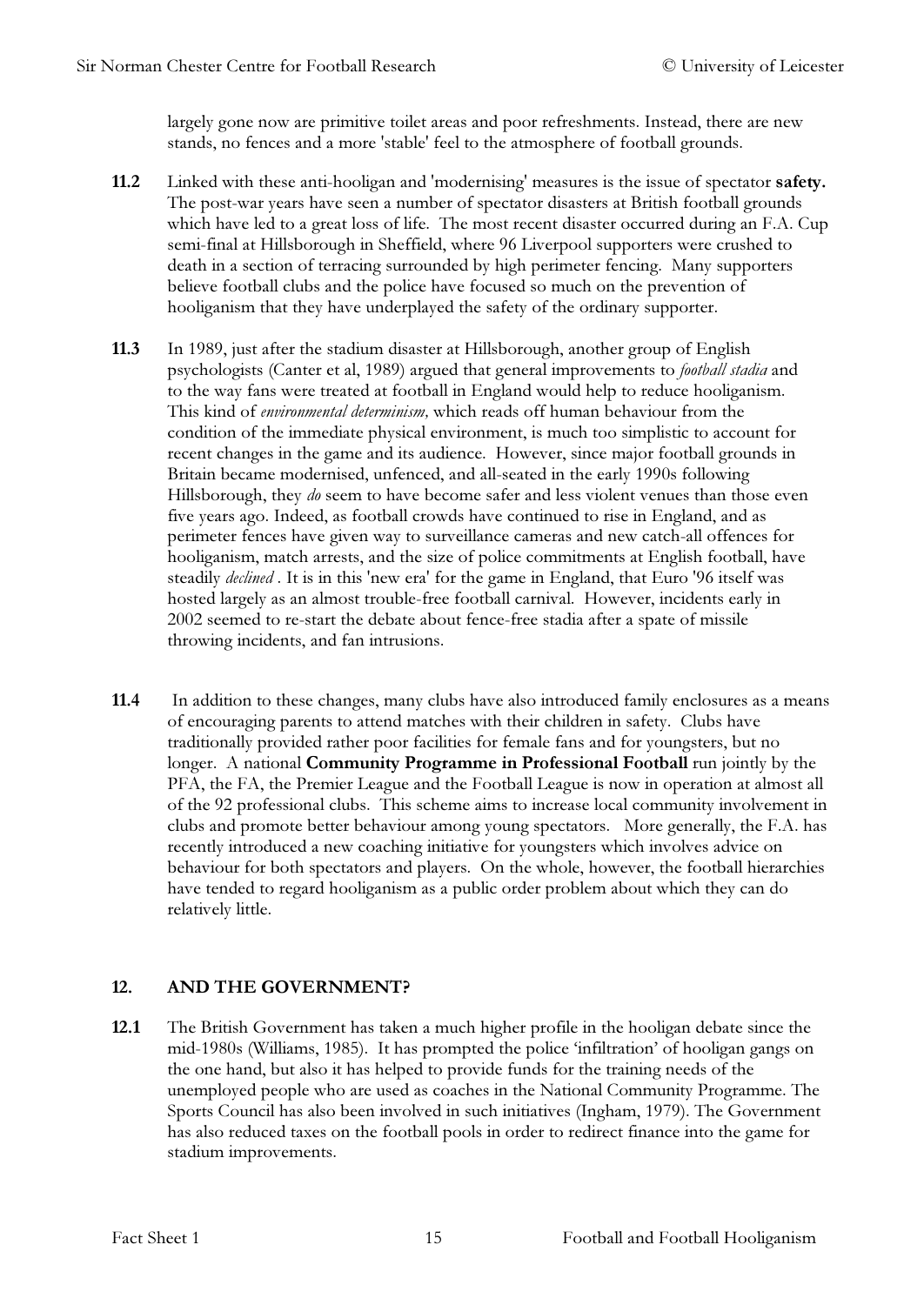- 12.2 As we have seen, recent Government legislation also provides for restrictions on the carriage and consumption of alcohol at football; for the banning from matches of previous football offenders; for offences against racist abuse and missile throwing; and for the making of trespass onto the playing area illegal. Central Government also legislated in 1989 for a national identity card scheme for professional football clubs. However, the ID card proposals were strongly criticised in the report on the Hillsborough disaster (chaired by Lord Chief Justice Taylor) and the scheme was abandoned. Part Two of the Football Spectators Act (1989) was designed to be used, however, to prevent hooligan offenders from travelling abroad to watch international matches. Offenders were made to report to special locations in England when matches are being played abroad, though the general view is that such provisions are considerably underused
- 12.3 Since the Labour Party came to power in 1997 football has had a rather high 'political' profile with the Government setting up a Task Force to examine some of the sport's ills, including racism. However, it was not charged with investigating hooliganism. Instead, a consultation document issued by the Home Office in 1998 proposed a series of measures designed to limit or prevent the sorts of problems exposed during the World Cup Finals in France in 1998 when English fans were involved in serious disturbances in Marseilles.

#### Home Office Proposals, 1998

- Banning known troublemakers, as well as convicted offenders, from travelling to watch England matches abroad
- Selective bans on the sale of alcohol in and around stadia for 'high risk' matches
- Confiscation of passports from 'known' football hooligans
- New legislation to outlaw racist comments by individuals at football
- New laws against ticket touting for matches abroad
- 12.4 More recently responses to the hooliganism problem also came into sharper 'political' focus because of the (unsuccessful) English ambitions to host the World Cup Finals of 2006. This 1998 Home Office document listed 29 measures to try to combat hooliganism. Some of the key ones we have put it in a box above and which were later supported by new legislation. A new Home Office Committee on hooliganism involving academics, fans and football officials and civil servants produced a new report in 2001 – but much of this seem to be covering old ground. It was also unclear how the real roots of the problem might be addressed here. It seems clear, however, that arguing that the hooliganism problem is confined to a handful of known 'organisers' or 'troublemakers' is likely to understate the scope and seriousness of the problem of fighting and disorder among young men in England.

# 13. WHAT IS THE SITUATION NOW?

13.1 Today, football in England is massively popular and hooliganism, perhaps wrongly, is widely perceived to be 'yesterday's problem. Despite occasional very serious incidents – at a Stoke City v Cardiff city match in April 2000, for example, large scale disorder was reported by NCIS to have gone on 'throughout the day' - , the general view, among supporters, club officials, and among policemen involved in policing football seems to be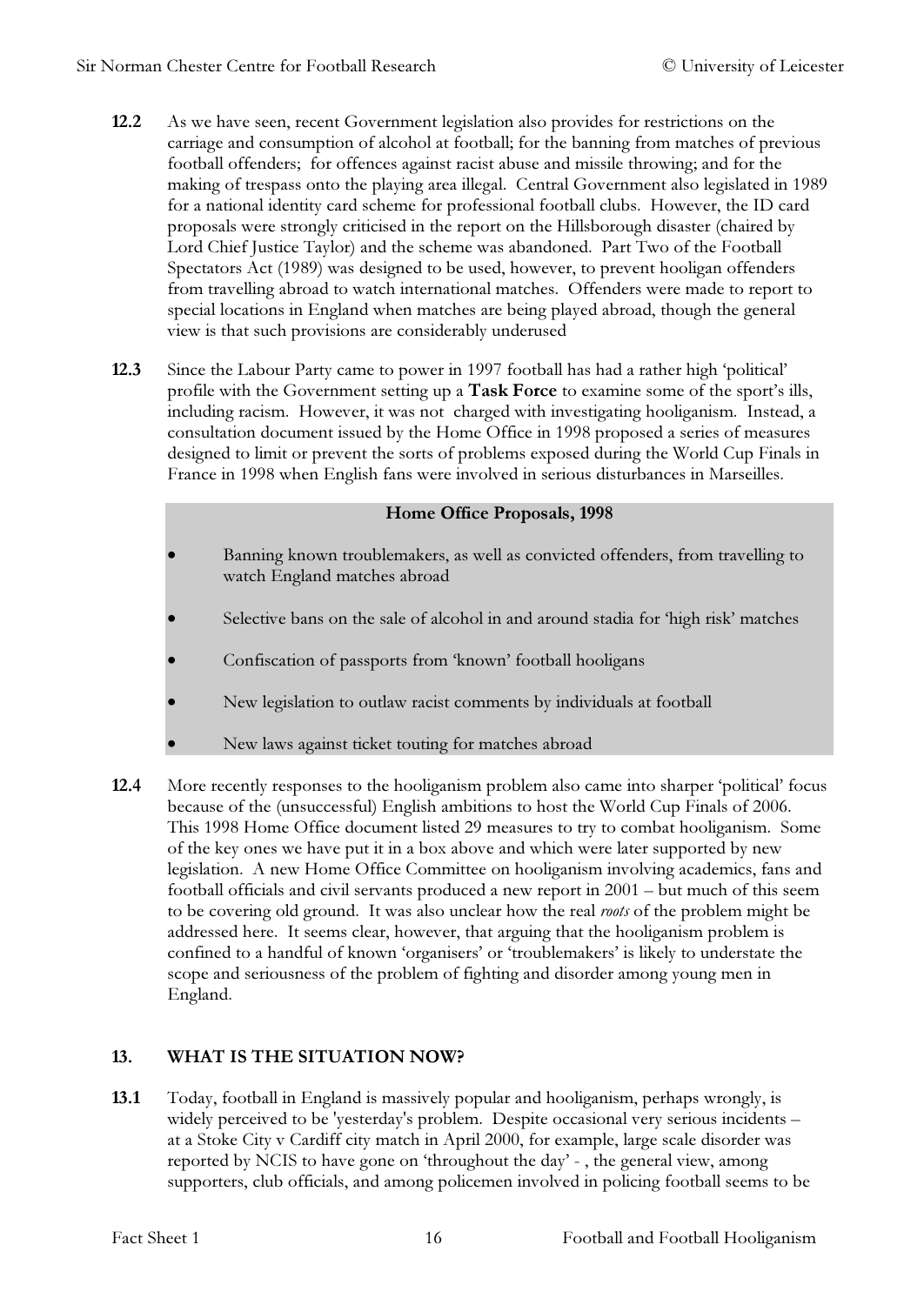that since 1989 the problem of hooliganism has, until recently, been reducing, certainly in and around football grounds. More recently police concern about hooliganism has increased once more. The National Criminal Intelligence Service (NCIS) welcomed the new football legislation, including the new Football (Disorder) Act 2000 as a powerful weapon in the continuing fight against football hooliganism. Arrests for football related offences for domestic league matches in England and Wales increased by 8% in 2000/2001

13.2 Commenting on the 2000/2001 figures, Bryan Drew, Head of Strategic and Specialist Intelligence at NCIS said:

> "There's a nasty, ugly and anti-social element in socirty that clings to football that just won't give up. What became the 'English disease' is no longer characterised by the mass terrace affrays and running street battles of the 1970s and 1980s. But, like other infections, new strains of football hooliganism are developing that are clever, resilient and increasingly threatening."

 Drew went on to argue that banning orders had had an impact on problems at home and abroad, and welecomed the news that the FA was planning to revamp its own Football Members Club to try to deal with hooligans. 500 banning orders were in force in 2001. Drew also called for more use of the money generated by the game for policing *outside* football grounds – where hooligan incidents were increasingly occurring.

- 13.3 It is clear then that not all young Englishmen have been drained of the urge to fight at football and elsewhere. Some serious hooligan incidents have been displaced away from stadia, and away from the video cameras. Hooliganism is also a more difficult problem these days at some smaller clubs which have been less affected by the commercial and social transformations which have occurred elsewhere. This 'semi-detached' form of hooligan activity may not affect other fans so badly, but it still damages the sport in Britain and points to the entrenched nature of hooliganism here. *England* matches abroad, which draw in both small town hooligans and metropolitan 'hard' men, are still likely to pose problems for some time, as they did in France'98 and in Belgium in 2000. But wider changes in the game do suggest that issues of context, access and definition the media *did* lose interest in reporting hooliganism in the 1990s - are important at least in prescribing the settings for public violence by young men. It suggests, for example, that opening up previously quite 'closed' venues to more women, children and 'families' might have the effect of helping to reshape behavioural male norms in collective situations.
- 13.4 The game in England has changed in other important ways, too. It is currently undergoing a boom in attendances, in it finances (at least at the top), in its ability to attract major foreign players, and in its image as a fashionable and pacified sport offering enormous social cache for those who profess their support. These days British politicians and pop stars fawn over football and bathe in its reflected glory. Its new commercialised and highly marketised format may be leaving behind sections of the game's 'traditional' audience, including, perhaps, some hooligan fans. High ticket prices (£25 for a seat is not unusual these days at the top grounds - more in London); the loss of the 'physical' attractions of terracing; the sometimes oppressive management and stewarding of the football audience; the extensive merchandising of top English clubs; the changing (more 'feminised') atmosphere at football in England; and the increasing number of season ticket holders at English clubs, are all acting in ways better to regulate and control attendance. 'Traditional' young male fans - 'lads' - may well be bored by, or excluded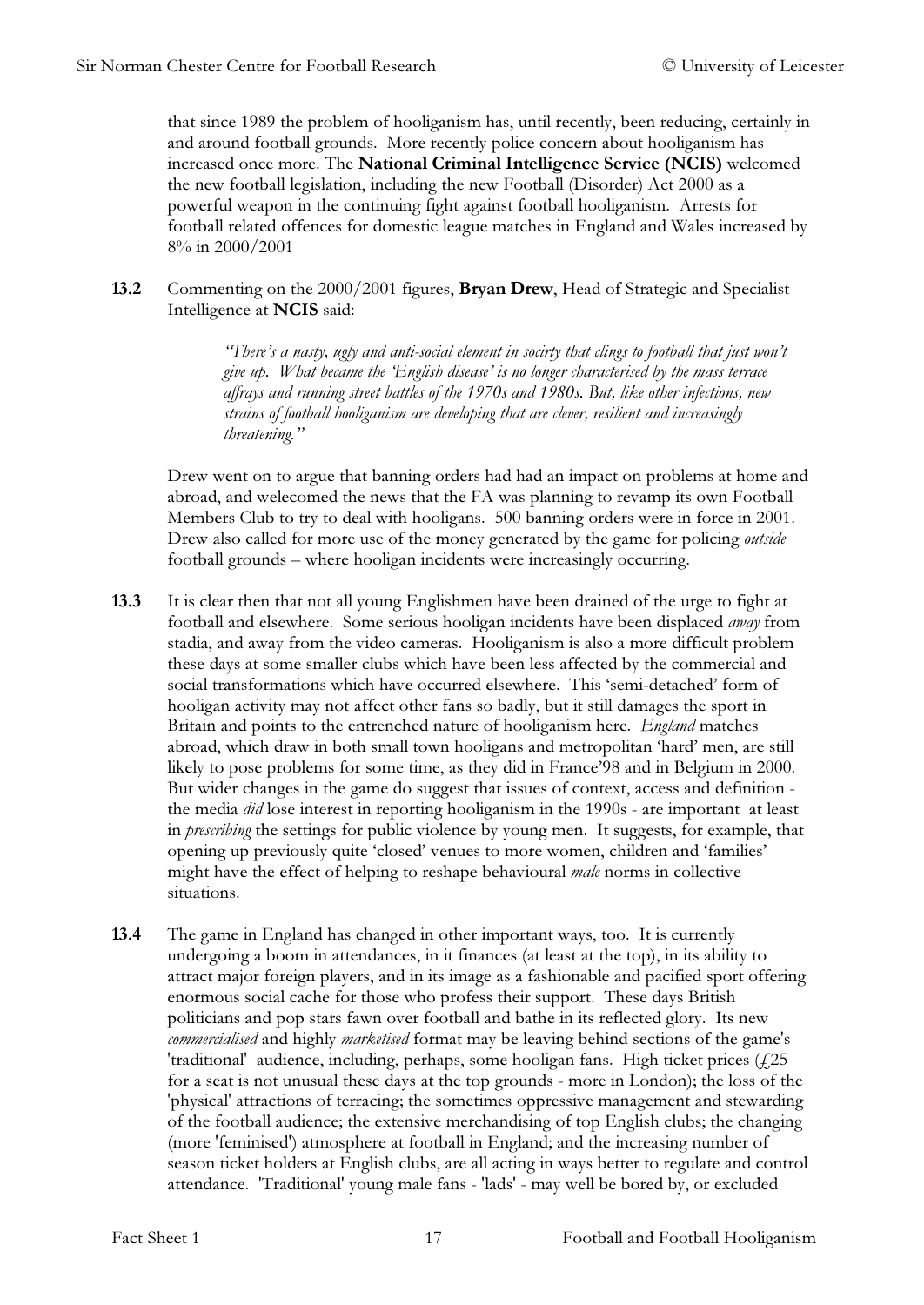from, the 'new' football in England; one view is that some of them are now rather more interested in new dance/drugs cultures than in the 'passionless' and more 'middle class' sport the English game is allegedly becoming (Gilman, 1994). This is an exaggeration. Football still attracts large numbers of 'working' people and the culture of football stadiums can still be harsh and unruly. But certainly, the talk at English football, post-Hillsborough, is mainly about promoting 'safety' cultures rather than 'risk' or 'excitement' cultures inside stadia. There are complaints, too, even from new fans, that some English stadia these days are simply too ordered.

13.5 If this is true, then top football in England may begin to look more and more like the American sporting experience. Already marketing men at English football clubs have 'imported' intrusive ideas about promoting the sport - blaring music, cheerleaders, animal mascots, licensed products from key rings to children's clothes - from the USA. What else might we yet see? When the NBA's Chicago Bulls basketball team, for example, wins a major championship the celebratory riots which invariably follow usually occur, not at the game where tickets are at a premium, but in poorer neighbourhoods elsewhere in the city among the ticketless. The popular hit song in England during the 1996 Finals spoke of 'Football Coming Home'. Given the current trajectory of the top levels of the sport here, football seems less to be 'coming home', than it is, in the words of the US soul singer, Curtis Mayfield, to be 'Moving On Up'. The wider *social* consequences of such a shift remain to be determined.